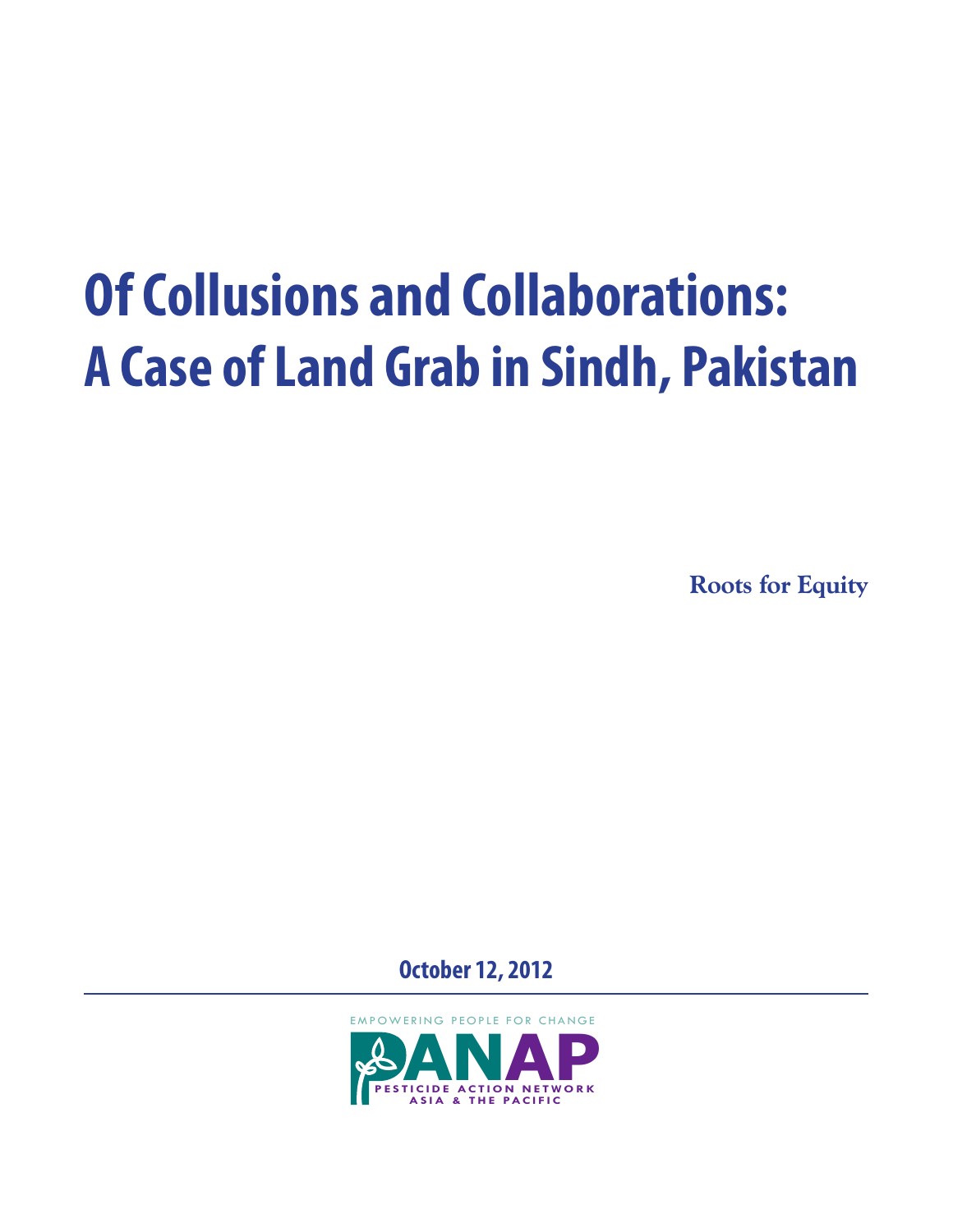This research study is part of the collaboration of PAN AP and its partners on mapping and documentation of land grabbing in selected Asian countries. This initiative is carried out with support from MISEREOR. This publication may be cited in part as long as PAN AP and Roots for Equity are properly cited.

For further information, contact:



Pesticide Action Network Asia and the Pacific (PAN AP) PO Box 1170, 10850 Penang, Malaysia Tel: (604) 657 0271/656 0381 Fax: (604) 658 3960 Email: panap@panap.net Website: www.panap.net

Production Staff:

Editor-in-Chief: Rosario Bella Guzman Project Coordinator: Gilbert Sape Copy-editor: Virgilio Tamayao Jr Writer: Roots for Equity Layout Artist: Dennis Longid

## **ABOUT PAN AP**

Pesticide Action Network Asia and the Pacific (PAN AP) is one of the five regional centres of PAN, a global network dedicated to eliminating the harm caused to humans and the environment by pesticides and promoting biodiversity-based ecological agriculture.

PAN AP's vision is a society that is truly democratic, equal, just, and culturally diverse; based on the principles of food sovereignty, gender justice and environmental sustainability. It has developed strong partnerships with peasants, agricultural workers and rural women movements in the Asia Pacific region and guided by the strong leadership of these grassroots groups, has grown into a reputable advocacy network with a firm Asian perspective.

PAN AP's mission lies in strengthening people's movements to advance and assert food sovereignty, biodiversity-based ecological agriculture, and the empowerment of rural women; protect people and the environment from highly hazardous pesticides; defend the rice heritage of Asia; and resist the threats of corporate agriculture and neo-liberal globalization.

Currently, PAN AP comprises 108 network partner organizations in the Asia Pacific region and links with about 400 other CSOs and grassroots organizations regionally and globally.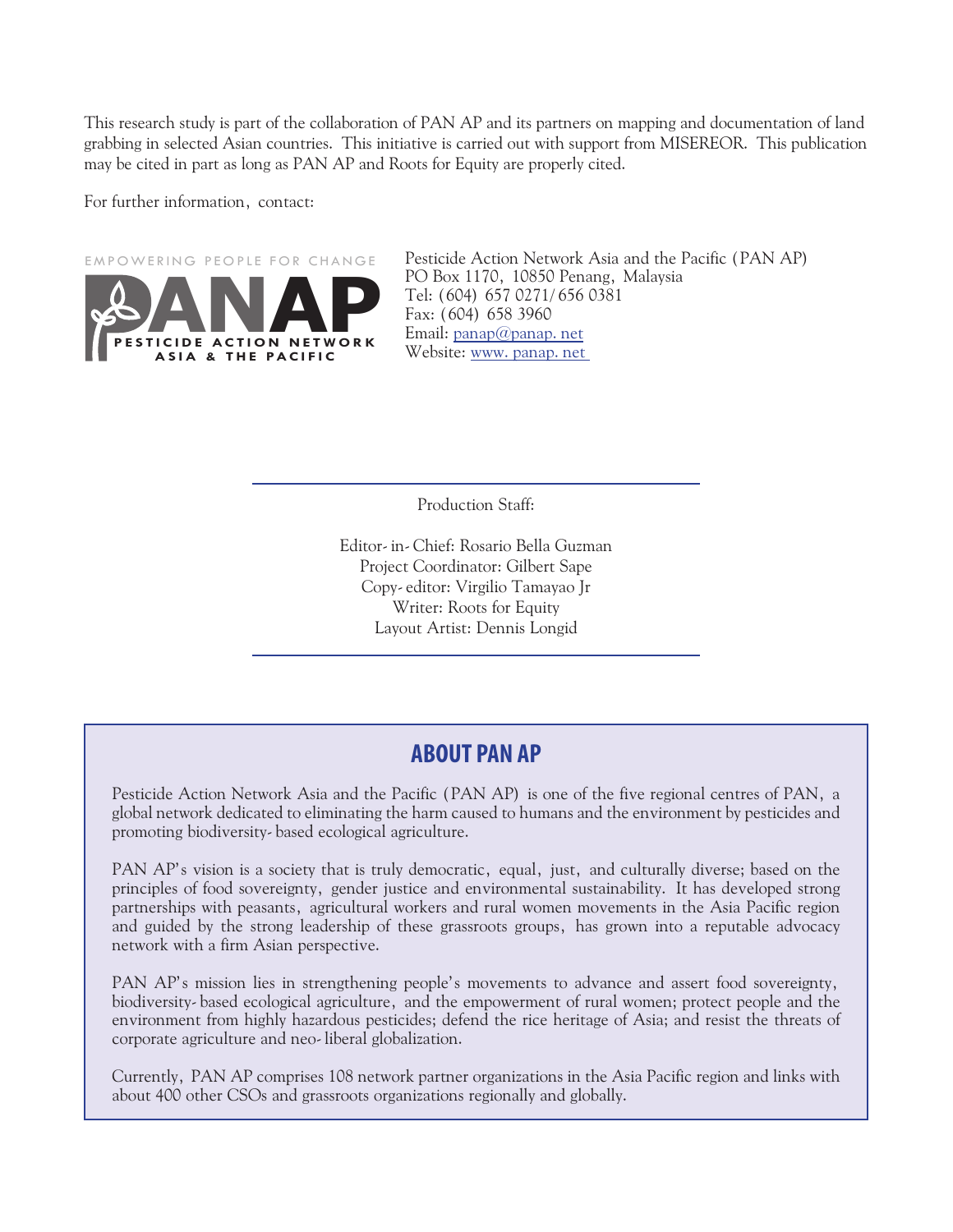## **Background**

In the past few years the issue of global land grabbing has received much attention due to the vast scale of the phenomenon. In general, the agrochemical model of agricultural production has been viciously exploitative, leaving not only millions in abject poverty, hunger and without human dignity. At the same time the chemical-based system has also been very extremely harmful to the ecology disrupting all natural cycles, destroying biodiversity endangering many specifies and eradicating countless others, responsible for proliferating monoculture which allows only profit intensification of the rich transnational corporations, all having their base in the imperialist capitalist countries.

With the corporate agricultural production system spreading its tentacles in nearly every sector the latest spate has been to lease agricultural land in many parts of the world for various reasons. These reasons include from food production to ensure food security for populations in the country of the encroaching parties, to food and agricultural production as an investment and a profit venture. Such land grabbing is being carried out by both the corporate sector as well states. Mostly, states are involved to ensure national food security for their populations. Given, that the state of cooperation rarely exists, the relationship between land providers and leasers is based on imperialist relationship.

Pakistan has also been facing a massive level of land grabbing. Numerous media reports on land grabbing in

Pakistan is a regular feature in the country. For instance, it has been reported that a big conglomerate the Charoen Pokphand (CP) group from Thailand, considered one of the largest food groups in Asia has recently signed a memorandum of understanding with the Punjab Board of Investment and Trade, Government of Punjab to invest in agro-industry and food business.<sup>1</sup> The CP group has been showing an interest in land surveys as well to set up business such as feed mills, breeder and boiler farms, and hatcheries.

Similarly, the United Arab Emirates has also been showing a keen interest in agriculture investments and land deals in the country. In 2011, UAE (which imports nearly 85% of its food) had purchased nearly 324,000 hectares of land in Punjab, Sindh and Balochistan.

Such wide range international agro-industry investments in Pakistan are often reported. However, very little is known or researched about such reports, nor are there academic research studies or people-based campaigns or action researches which give the true impact of such investments on food production or communities where land grab is happening.

In order to overcome these short-comings, Roots for Equity was able to collaborate with Pesticide Action Network in a coordinated research on land grabbing in various parts of Asia.

The research study has been planned based on the following guidelines: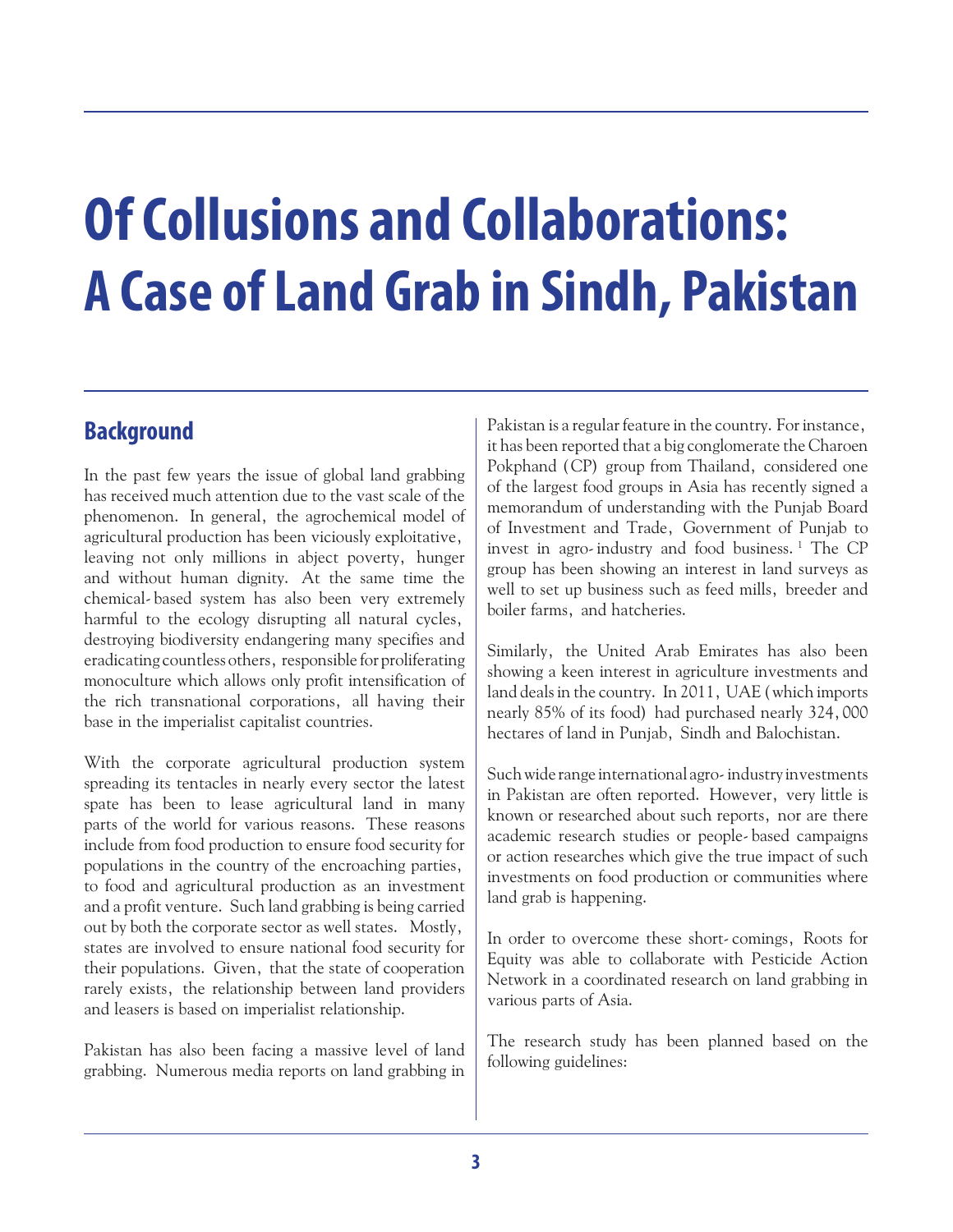## **Overall objectives:**

To understand the phenomenon of land grabbing carried out by a trananational corporation Al Dahra, UAE Pakistan and its resultant socio-economic impacts on communities where land grabbing occured.

# **Specific Objectives:**

Based on the overall objective , specific objectives of the research study are:

- 1. To describe the current level of ownership and control of the selected communities over the land and natural resources
- 2. To describe the circumstances and manner that the land is being grabbed
- 3. To identify the impacts of land grabbing on the selected communities
- 4. To elaborate the ongoing resistance and organization of the communities against the land grabbing, if any.

# **Methodology:**

The methodology adopted by Roots for Equity for carrying out the research in hand was based onusing qualitative methods which included the following:

- 1. Desk Research
- 2. Focus Group Discussion (FGD)
- 3. Key Informant Interviews (KII)
- 4. Participant Observation

Desk research was carried out for finding out information about the key players in the research study and to highlight any media coverage on the related land grab site or relevant actors. In addition, the desk research also helped in providing a back ground to the study which ranged from current information on land grab to previous patterns of land ownership and class divisions and positions of power in the context of land ownership patterns.

Apart from the desk research, FGDs as well as KII interviews were carried out with communities and community members in the area where land grab by Al Dahra had occurred.

After an initial reconnaissance visit, a check list of potential questions was developed which guided the FGDs as well as KII interviews.

Four KIIs were held in the villages, of which two were with women. In total, five FGDs were held in the villages where land grabbing has occurred. Of these, two were with women. FGDs and KIIs were held with Muslims and Hindus (Meghwar and Kohli castes).

# **Land Grab in Pakistan: Pre-existing Land Ownership Structures**

In the Indian subcontinent Mughal emperors introduced state ownership of the land, based on collective responsibility. A village only had to pay some royalty (one sixth or half of the produce) to the state. Later in the colonial period this hereditary system was replaced by *zamindari* (land lord) system of collecting revenue from the peasantry. A *zamindar* was responsible as an official representative of the British Raj for the collection of revenue.<sup>2</sup>

The British in fact created two different revenue collection systems or land tax i.e., *Ryotwari* and the Permanent Settlement. According to *Ryotwari* system peasants were given the right of land inheritance and transfer to others; while Permanent Settlement system, introduced in 1793, favored *zamindars* describing peasants as tenant at will (also known as *hari* and having few, if any, legal rights, including occupancy rights) of the land lords.  $3$ 

Besides feudal lords land was also distributed amongst military men. This trend which could be traced back to the Mughal period was also promoted during the British *Raj*. Since the 1880s land up to 550 acres could be allotted to military officers. This trend continued until 1940s. After the settlement of canal colonies in military's land share was decreased but production increased due to excessive water availability that ultimately boosted the profit ratio of military officers.<sup>4</sup> Hence it is rightly pointed out that:

The Pakistani people in general and peasantry in particular have been bearing the repercussions of this feudal system of colonial era in to the 21st century. The feudal system of past paved the way to form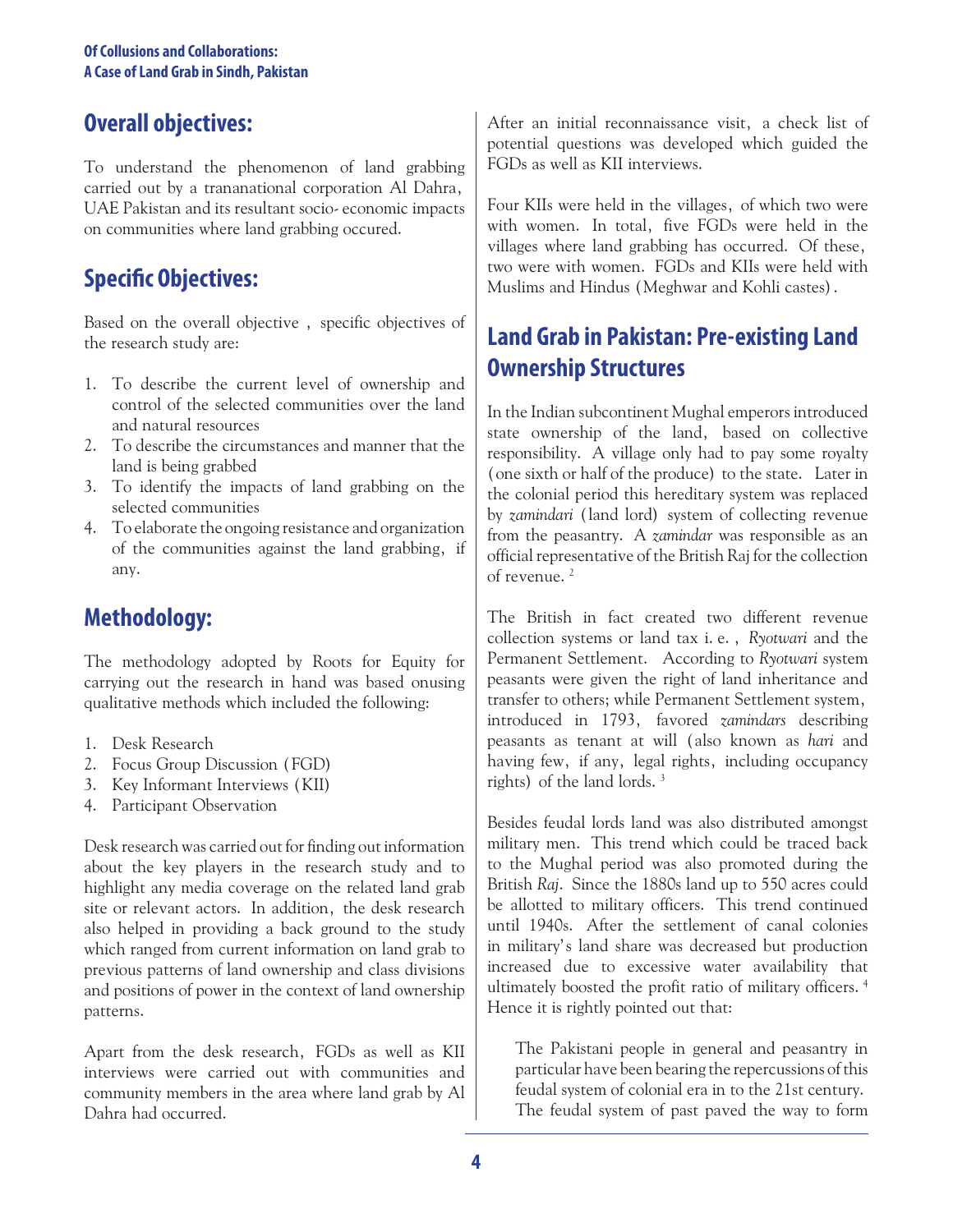two brutal forces in the country namely that of the Pakistan Military and the feudal barons. Both have time and again collaborated for ensuring smooth functioning of class – based system dominated by the feudal elites and military leadership in the country. Thus they have ensured the exclusion of peasantry from access/ right to land which they till with their toil and blood.<sup>5</sup>

Thus at its inception, Pakistan's agriculture sector inherited an abusive system of the colonial era when, according to Government of Pakistan, only seven per cent feudal class owned 56 per cent of the land and only one per cent of the elite class owned 30 per cent of the land. After the British colonial rule finished and Pakistan became an independent state in 1947, the Pakistani state moved forward with the same structure rather than taking necessary steps to change this exploitative system in agriculture.<sup>6</sup>

# **History of Land Reforms in Pakistan**

*Hari* (peasant) Committee established few months before independence presented the first land reform report before the Government of Pakistan. The report had two parts: one was called the majority report and other was called the minority report. Majority report was in favor of continuation of existing (feudal) agricultural structure, opposing the idea of equal land distribution among peasants, but the minority report said that 'there should be complete abolition of *zamindari* system and all of the land must be returned to state and redistributed among peasants. This second part of the report was not allowed to be published for more than one year in the country.7

The second agrarian reform report was presented by *zarai* (agriculture) committee formed by Pakistan Muslim League in 1949 and members of the committee were also renowned feudal lords of the country. Report consisted both long term and short term measures. Under long term measures the size of large land holdings was decreased up to 150 acres for irrigated areas and 450 acres for non-irrigated areas. Land at above this ceiling was to be taken by the state for redistribution among tenants, small farmers and landless workers. Following were the short term objectives of the land reform committee that recommended a line of action:<sup>8</sup>

- Tenancy period of at least 15 years with a written document between landlord and tenant.
- Landlord should not be allowed to maintain more than 25 acres (10 hectares) of land, a size which actually allows the land to be a tenant – at will.
- The report mentioned that the share of landlord in the total produce should not exceed 2/5th and this was supposed to be paid in cash.
- Other recommendation included: minimum wages, fixed working hours, unemployment insurance, health insurance, pensions, and medical aid.<sup>9</sup>

Another move towards land reforms was taken in 1950 in the shape of Provincial Tenancy Act, basically these were the amendments in the Tenancy Act 1887 legislated and enacted by the British Raj. The amendments led to the abolishment of payments of levies and pre- requisites to the land lord by the tenant. The Tenancy Act of Sindh was also enacted at the same time. Another amendment in Tenancy Acts was made in 1952 providing fix tenure of one to three years for the share cropper and 40% share to be granted to the land lord in Punjab, Khyber Pakhtoon Khwa (formerly NWFP); However, in the Sindh province, this share was set at 50%.10

Political power of the feudal class increased after the 1950s elections. They obtained 80 % seats in Punjab and 90 % seats in Sindh assemblies. A political debate on land reforms and green revolution policies was initiated during this period. In October 1958 General Ayub Khan imposed martial law in the country and remained in power for ten years. Under his military dictator ship, land reforms and green revolution policies were implemented with the support of the feudal class of Pakistan.<sup>11</sup>

With the support of the military regime, the West Pakistan Land Reform Commission Committee comprising revenue personals had no representation of the peasants. The committee recommended a ceiling of 500 acres for irrigated and 1000 acres for nonirrigated land area for individuals including incentives such as, land up to 150 acres for orchards, 450 acres could be transferred to the heirs and 15 acres to female dependants. Due to such incentives only 1.9 million acres of land was resumed by the government. After 1967, 50 % of 1.9 million acres resumed land was sold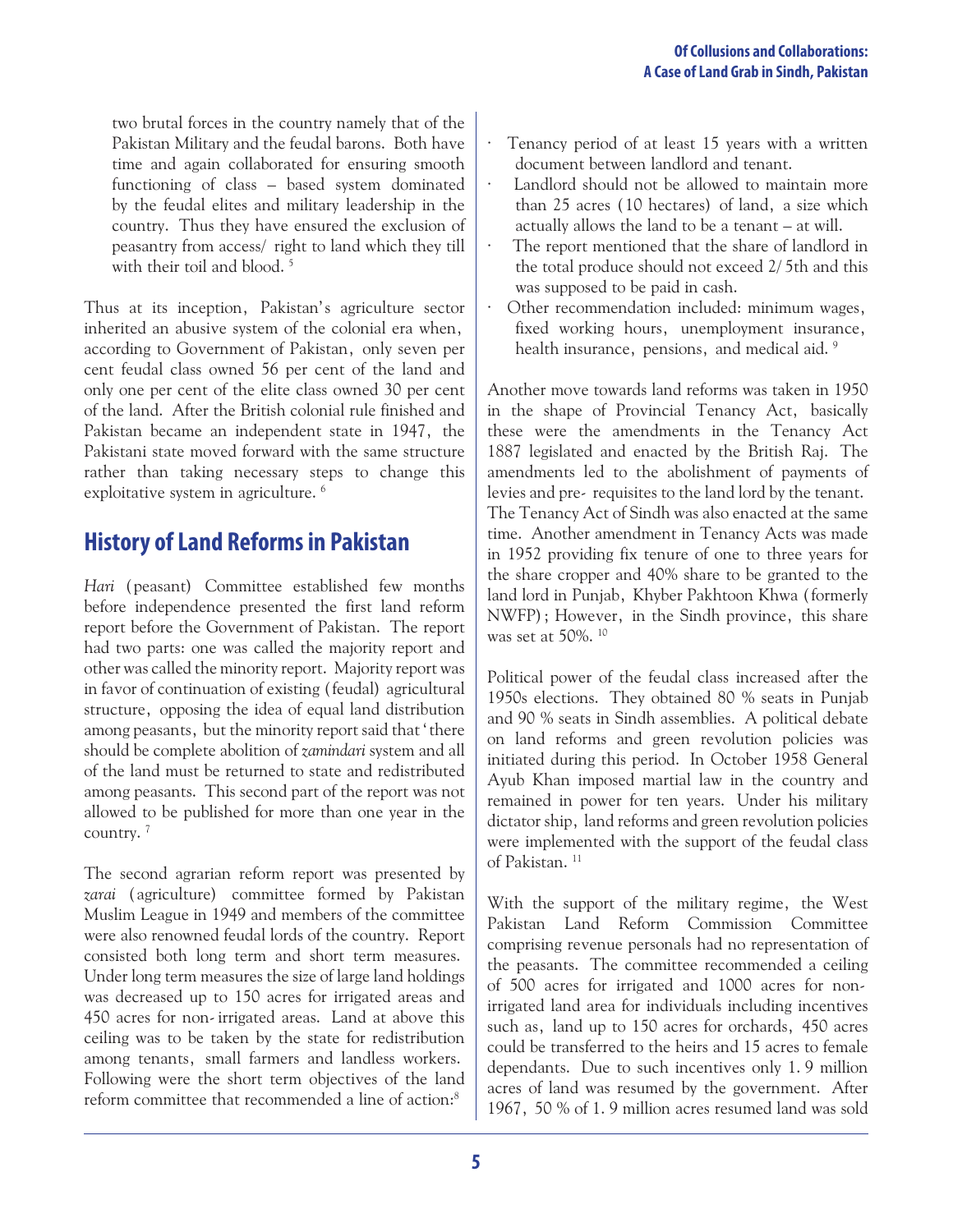to small and landless peasants; and the remaining land was sold to rich farmers and military officials.<sup>12</sup>

The second land reforms were carried out by Mr. Zulifiqar Ali Bhutto in 1972. It needs to be pointed out that Mr. Bhutto also belonged to a feudal family. Bhutto's reforms stipulated a ceiling of 150 acres of irrigated land and 300 acres of non-irrigated land. Excess land was taken without compensation. A total of 1.3 million acres of land were resumed of which 0.9 million acres were redistributed and only one per cent land less tenants and small owners benefitted from those land reforms.<sup>13</sup>

After these land reforms a new ordinance, the Ordinance II of 1977 was passed with a ceiling of 100 acres for irrigated land and compensation of bonds for land lords. The Land Reform Act Ordinance 1977 was amended in the regime of General Ziaul Haq with redistribution of only 0.9 % uncultivable and infertile land. $14$ 

Keeping this historical perspective of land reforms in view one should be clear about how the feudal and elite class, who owe their existence to their colonial masters, have controlled the fate of this country with the alliance of the military and civil bureaucracy. Furthermore, after the end of cold war, to strengthen their power base they have welcomed the imperialist neoliberal agenda.

With the promulgation of the WTO (and agreements such as the Agreement on Agriculture and other free trade agreements) imperialism got further access to natural resources of the Third World countries which could be exploited and plundered without restrictions. Agriculture sector is now wide open for traders and foreign investors. This phenomenon has further changed the dynamics of traditional agriculture and has promoted corporate agriculture farming through heavy machines, massive use of fertilizers, pesticides and hybrid and genetically modified seeds.

Pushing forward the imperialist agenda of foreign trade and investment the Governments of Pakistan first, under the leader ship General Ayub Khan promoted the Green Revolution (an alliance of small and landless farmers in Pakistan, namely Pakistan Kissan Mazdoor Tehreek call it 'the Black Revolution'), and second, during General Pervez Musharraf's regime, started leasing farm lands by passing the Corporate Farming Ordinance in 2001. The ordinance was approved by the cabinet in 2004 when the provinces identified 1.14 million hectares of land that were available to be leased.<sup>15</sup> This law now allows Pakistani land to be leased to foreign companies. Features of this ordinance are given in annexure I.

In the fiscal year 2006-7, Pakistan Board of Investment charted out 'the Investor Information Guide' mentioning the land availability and other resources with policy guide lines for foreign and local agriculture investors and information of land availability data of every province. Text can be seen in annexures II, III, IV & V.

As a result of such policies, the United Arab Emirates (UAE) signed a MoU with Government of Balochistan for the lease of 150,000 hectares near Mirani Dam. Since then other similar deals have been negotiated. A Dubai-based investment group also acquired 324,000 hectares of Pakistani farmland another Qatar based Meat and Livestock Company (Mawashi) is reported to have invested one billion dollars into corporate farming in Pakistan. They negotiated with the Sindh government to lease around 12,140 hectares in Shikarpur, Larkana and Sukkur districts of Sindh province.<sup>16</sup>

# **Land Grab in Pakistan: A Case Study of Al Dahra in Mirpurkhas**

Pakistan's agriculture economy is dominated by feudal lords in the country. As members of the parliament they enjoy powers that are used to manipulate laws according to their vested interests. They also join hands with foreign investors to make large profits. Such an example can be seen from the following case of land grab.

Taking advantage of his power and post, Sindh Agriculture Minister, Ali Nawaz Shah, signed an agreement of land lease with a UAE-based agriculture company called Al Dahra for a period of 10 years in Mirpurkhas District, Sindh. According to the locals and company employees, the leased area encompasses up to 3200 acres.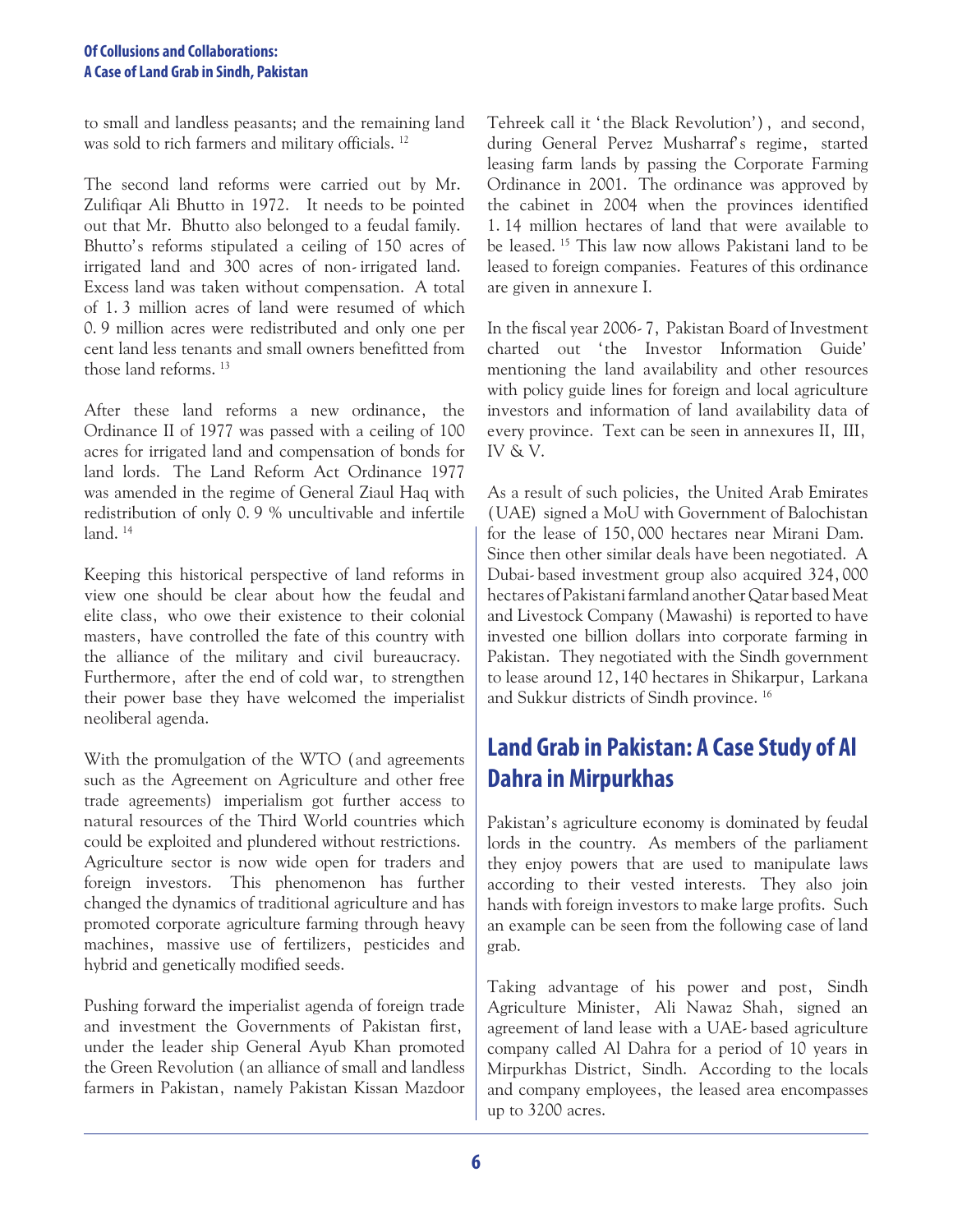



Bungalow of Sindh Provincial Agriculture Minister and feudal lord, Syed Ali Nawaz Shah in his village

Syed Ali Nawaz Shah is a feudal lord, politician and (reported) industrialist holding vast agriculture lands as well as a sugar mill in Mirpurkhas, Sindh. Since 1977 he has held different positions in government institutions. As an elected member of the Pakistan People's Party (PPP), the most dominant political party in Pakistan, and which is currently in the government. Mr Ali Nawaz Shah is currently serving as the Agriculture Minister of the second largest province of the country, Sindh.

According to some news agencies, Mr Syed Ali Nawaz Shah has been meeting with UAE government officials and people in political power. For instance, it was reported that Mr Ali Nawaz had meetings with the Abu Dhabi Ruler's Representative in the Western Region, H.H. Sheikh Hamdan bin Zayed Al Nahyan where

methods to boost cooperation between the UAE and Pakistan in the area of agriculture were discussed.<sup>17</sup> Based on the information posted at the Al Dahra website, the contract on leasing land to Al Dahra in Mirpurkhas was initiated in 2007 and the meeting between the agriculture minister and Sheik Hamdan bin Zayed was at a much later date. However, there is clear conflict of interest, given that the minister is able to use his official contacts to broker private business ventures.

The report also emphasizes the tribute paid by the Sindh Agriculture minister to the Sheikh "for reaching out to the poor, the needy and people in distress in various parts of the world." However, the following report than expounds on the impact of land grabbing happening through the minister's hand on his feudal land and the impacts of such an act on the most marginalized poor citizen of Pakistan: Hindu Kohli community in rural Sindh: as the study will detail later, the impacts of land grabbing in Mirpurkhas has indeed 'reached out to the poor' but the result has been loss of livelihood, indebtedness, hunger and poverty.

During the focus group discussions and walking in the villages, there was tight surveillance of the research team. One female researcher, as she was conducting a FGD with women in a village home in the Minister's village noticed a person climbing on the roof of the a building (which was just across the Minister's house) and looked into the home where she was sitting. He stood and watched the process for some minutes and then went away.

There was a general sense of fear and unwillingness to say anything negative about the Minister. Respondents, especially in the Kohli community assured the team many times that they had no complaints and were very satisfied with the feudal lord. There was security and safety here and indeed people from other parts of the district envied them their safe abode.

Comments made by labor or villagers which would point fingers to Al Dahra or the Minister were negated in a group. It was felt that people were afraid to make comments in public, especially if they felt somebody could testify on them having said anything that could vilify the Minister or the Al Dahra company.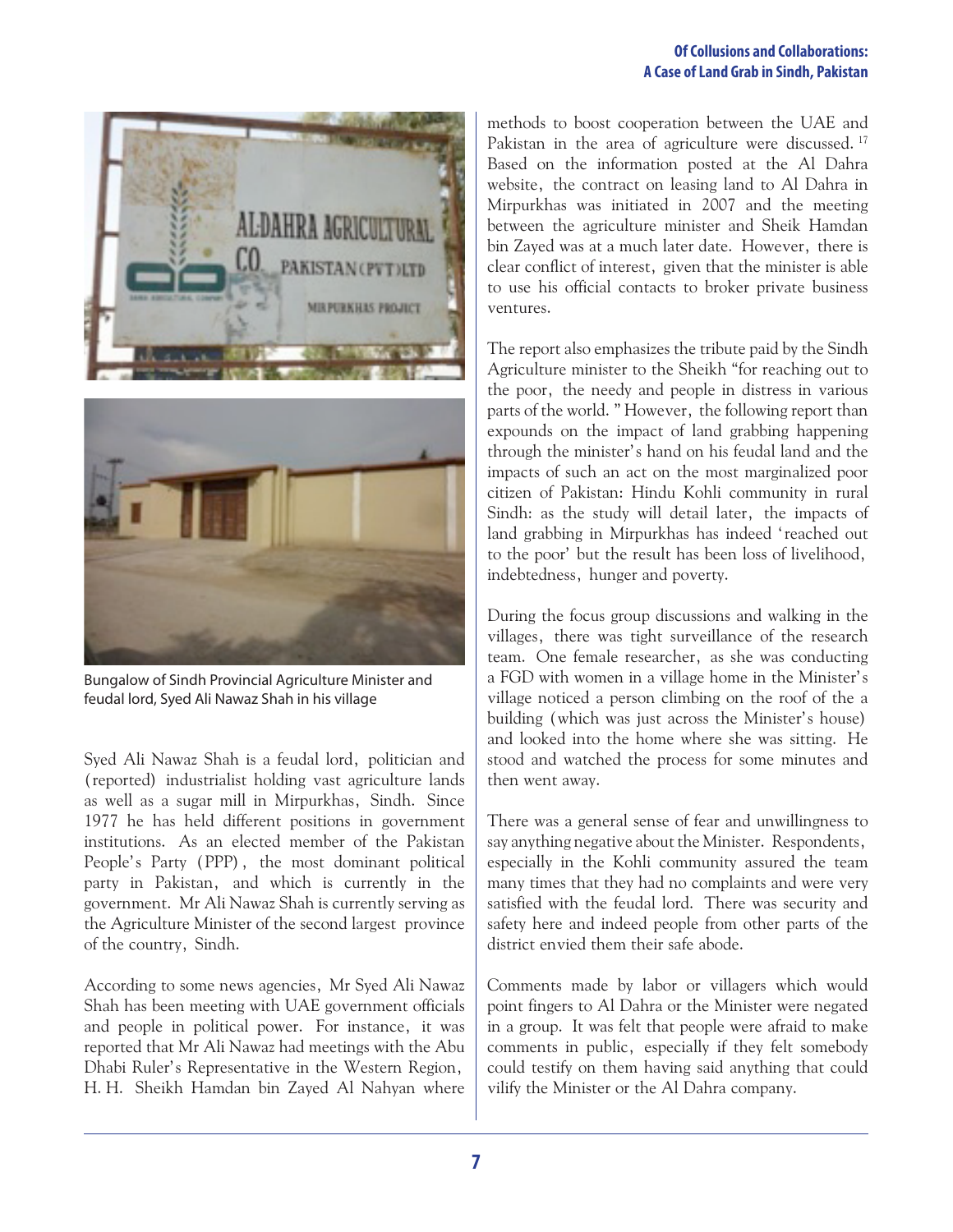## **Mirpurkhas: an Overview**



At present the area of District Mirpurkhas is 2925 sq kilometers. Mirpurkhas's current population is 1,569,030; its annual growth ratio is 3.53% (2010) and is the fourth largest city in the province of Sindh. It lies between 240-46' N 680-54' to 690-30' E.18 Because of minimum industrial growth; more than 80% labor force works in the agriculture sector. The district has only a few cotton ginning factories and one sugar mill.

Mirpurkhas district has two main cropping seasons; *Kharif* (summer) and *Rabi* (winter). The *Kharif* season starts from April-May and ends in October-November while the *Rabi* starts from November-December and ends in April-May. However, due to regional variation in temperature, several factors determine crop patterns, sowing, and harvesting time. The crops can be further categorized into major and minor crops. Wheat, cotton, rice sugar-cane are the major crops of the district; sunflower, onion, *jawar* (sorghum), rapeseed, mustard, maize and barley fall in the category of minor crops.<sup>19</sup>

## **Al Dahra**<sup>20</sup>



Al Dahra Agriculture a privately held company was formed in 1995 for agriculture and animal production in the UAE. It extended its network in various parts of the globe with an investment plan of Dh 1 billion (US\$272.2 million), leasing land in Europe, the US, South Asia and North Africa to boost UAE's food security.



Source: http://www.aldahra.com/animal-feed.html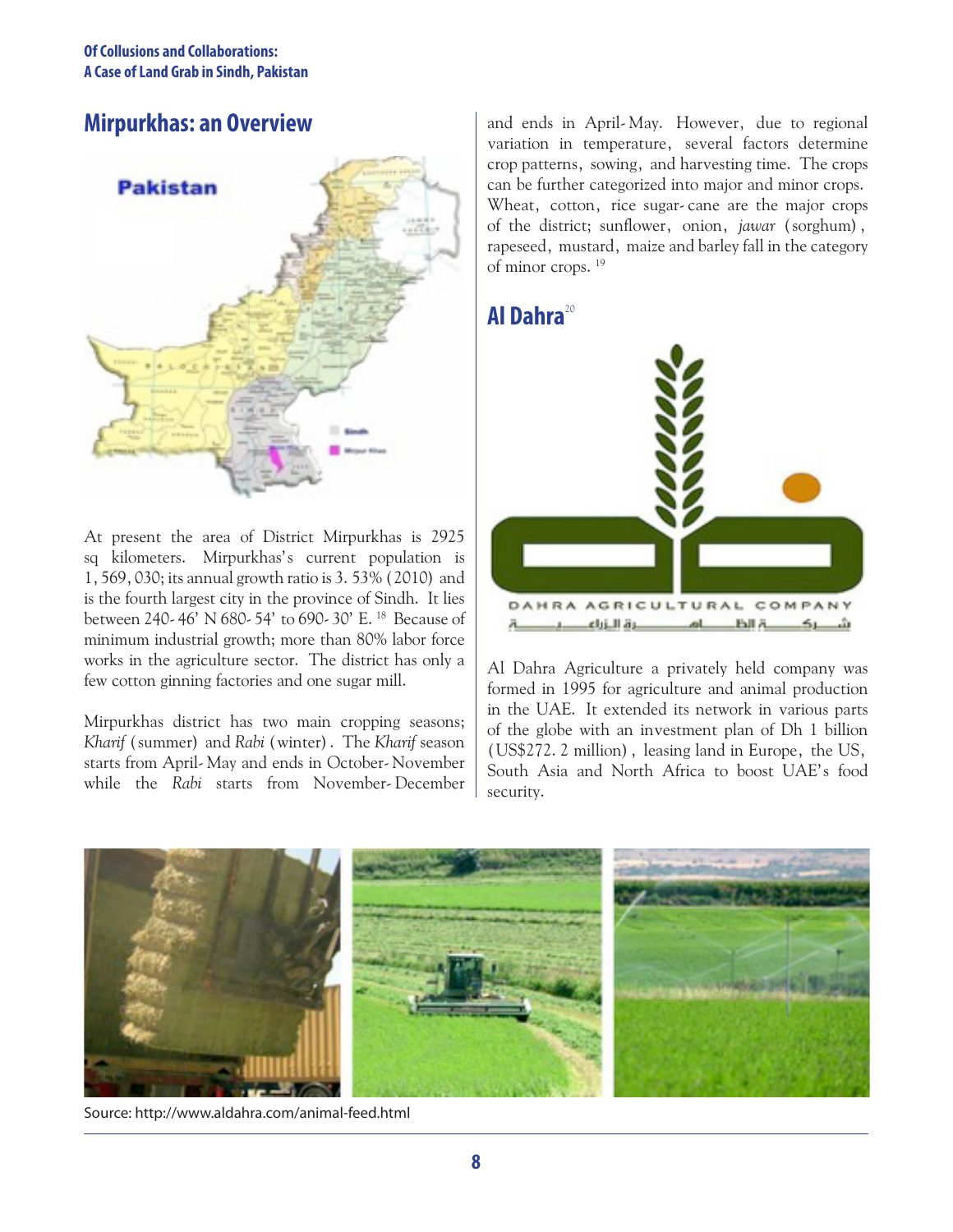Due to food inflation in 2007, many Gulf countries embarked on land purchase in other countries for their food security. It was at this time that Al Dahra won government contracts for importing 50 % of alfalfa and other grass from the US, Spain Egypt and Pakistan.

The company owns thousands of hectares of land for the production of alfalfa and other grass in countries like Egypt, Spain, the EU and the US. The company also produces fruits and vegetables exporting from Egypt and Pakistan to the Middle East and Asia, including Saudi Arabia, Jordan, China and Korea and plans to expand into rice cultivation.

## **Land Lease Agreements**

Al Dahra's association with Pakistan commenced in 2007, by the undertaking of a project in Mirpurkhas (city in Sindh district). The principal aim of this project was to grow Alfalfa and Rhodes grass for export to the UAE.<sup>21</sup>

Inquiring about the total area of land that was contracted, the research team got different responses but the figure of 3,200 acres was often used and hence may be close to the actual figure. Al Dahra has acquired 500 acres of land which is believed to be owned by Minister Nawaz Shah's niece. The niece is the only daughter of his brother who had passed away some years ago. She was given this land as part of her inheritance after her marriage.This was the first site where land grab has occurred. Al Dahra also has leased land in Syed Khadim Ali Shah's own village, where the bulk of the land lies, at least 2,000 acres or more.

In a focus group interview, an informant narrated that in land accompanying the village, Al Dahra company is producing grass on approximately 180 acres but the actual land under lease is 500 acres. The informants did not have any information about the contract, or the amount being paid by Al Dahra as land lease to the land lord. However, according to a villager, the contract was originally at Rs. 10,000 per acre for five years but now the contract has been renewed for another five years at Rs. 25,000 per acre.

# **Management and Workforce**



Rhodes Grass fields in Village Syed Ali Nawaz Shah

Al Dahra Agriculture Company in Mirpurkhas has hired two higher management personnel from Sudan. One of them Mr. Khalid Medani has served as the Project Manager in Pakistan since 2008 with over 10 years of experience, he has specialized in agricultural field engineering, hay, farm machinery and surface irrigation. He is a B.Sc. graduate in Agricultural Engineering from Gezira University.<sup>22</sup>

According to Al Dahra employee and other focus group informants, the company has provided accommodation to higher management personnel to live with their family in the village of Syed Ali Nawaz Shah.

Tractor drivers and machine operators are hired from two particular castes, the Khosa and Khaskhaili tribes. Al Dahra has employed 8 -10 guards from the same tribes as watch man for the grass fields. Al Dahra supervisor informed that company has employed 50 – 60 local salaried laborers at Rs. 8,000; their working hours, according to him were from 9:00 am to 5:00 pm and they were also paid over time. He said that there are four water courses and at least 15 people are employed on each water course.

Drivers are paid Rs. 12,000 per month and heavy machine operators were getting paid Rs.40, 000, monthly. According to the supervisor, all labor has been hired locally. He said that company has hired one person from every house of the village.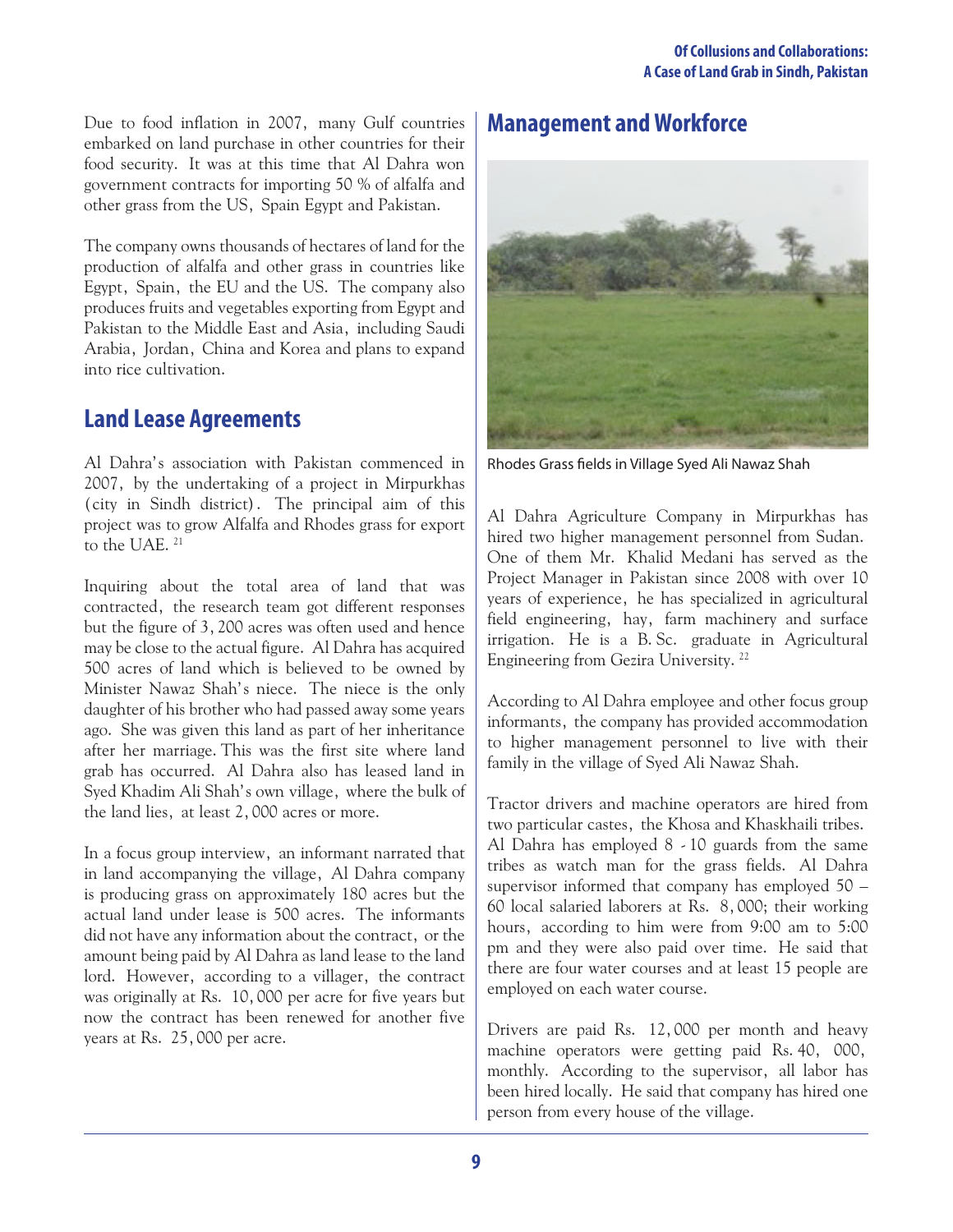However, statements made by the Al Dahra employee were negated by many in the first village where land has been occupied. According to FGDs, the company had not employed people from their village; all of the workers were hired from the Minister's own village.

According to the information collected, previously 15 workers were employed on one water course but they have reduced the number to only 5-6 laborers. This means that currently no more than 24 people are employed around the four water courses.

They are paid a minimum wage of Rs. 6,500 per month. In the beginning they had been paid Rs 4, 500, which was later increased to Rs 6,000. In the past few months the pay has been increased to Rs 6, 500. Their work includes watering the grass fields, realigning the land (called *banoo*) spreading urea, and cutting grass at the sides of the field (which machines were unable to do) as well as any other support work needed.

However, workers employed on the field were given no off day, not even one day a week. If people did not come to work, their pay would be deducted.

## **Production and Distribution**

Rhodes grass cultivation process is being done by heavy machinery. Land preparation is the first phase of cultivation. In this process blade machinery is used with tractors. Seed sowing process is also done by machine.



being prepared for grass production

Automatic heavy machines are also used for watering, spreading urea, and harvesting. Work was mechanized to such an extent, that machines would also make bundles of the cut grass. Then, bundles are picked by loader machine from the field and loaded in containers for import to the UAE. These are sealed containers which are taken directly from the fields to the port in Karachi, approximately 200 kilometers away.

Grass was ready for harvesting in 15 days to a month. The average capacity of harvesting machines was cutting 5-6 acres of land in an hour. Generally, grass harvested from one acre of land would result in 5-6 bales, each of which was of 14-15 maunds. During the winter months (November to February) grass production declines such that only one harvest is obtained in two months during the four months of winter.

Grass production data vary in the area: according to an informant grass was cut twice in a month. According to the Al Dahra supervisor, it depends on the fertility of land somewhere it takes 10 to 20 days and some where it takes one month.

Grass seed was imported from Australia and is called Rhodes; locals know it as *baroo*. However, this is not an indigenous grass and was not known to the area previous to Al Dahra introducing it in the area. Once cultivated, the seed does not need to be sown again, and bears grass for many years.

A focus group informant confirmed that the grass is imported to UAE. This is also clearly mentioned in the website of Al Dahra. The informant said that there are rumors that the production of baroo (Rhodes grass) is used as camel fodder. However, it is worth mentioning that grass on 3,000 acres could not be only for fodder, and it is quite possible that some other products might also be prepared from this grass.

According to locals and Al Dahra farm workers, Alfalfa and Rhodes grass production requires high quantity of water and is the reason that the company has constructed concrete water courses.

According to a labor, the company has been sanctioned a minor water channel from the Government of Sindh. The new water course has been made in the last year Mango Orchard in village Sayed Ali Nawaz Shah and Land<br>heing prepared for grass production<br>(2011). There are four concrete water courses in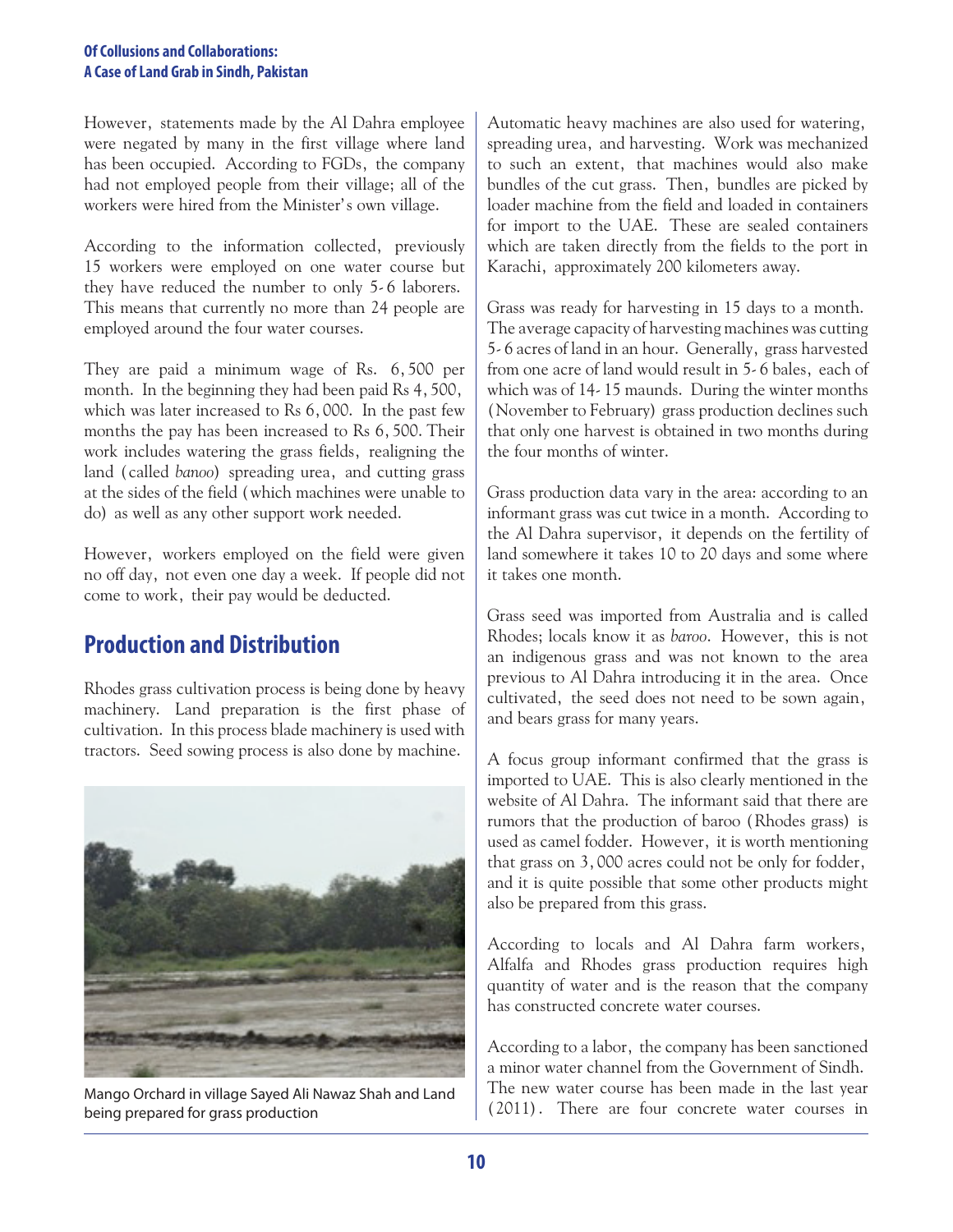this area, and the company also use big water turbine motors to lift water from water courses in the days of water shortage.

## **Land Acquisition Circumstances**

More than 150 houses of Meghwar community (a subcast of the Hindus), resident of village Syed Khadim Ali, Shah had worked for generations, on the lands of Syed Qutab Ali Shah as share croppers and peasants. A focus group informant, said that there was a disperse settlement of Meghwar community around Mirpurkhas city.

'We were very satisfied with our *murshid* (land lord) as he was very kind, humble and a helping person', told a villager. After his death land passed on to his daughter whose husband removed the Meghwar community's *munshi* (supervisor), and in his place employed another person as *munshi*, not from their village and was considered to be close to the new landlord, the son-in-law of the deceased landlord.

According to community people Qutab Ali Shah's son-in-law, neglected the land, and was not prone to visit the land. His employed *munshi* started exploiting peasants by giving them low wages. Deliberate reduction in the sharecroppers share, and ensuing debts pushed them to slowly withdraw from working on their lands and the community started seeking other work (tailoring, driving, carpentry; daily labor for house construction, vegetable market, on agriculture farms and in brick kilns) in the Mirpur Khas city.

With time the land was left unused and cultivation was stopped for a period. After two, three years the uncultivated land was given to Al Dahra. The people who used to work there, therefore, were not directly pushed off the land, but it was done much more shrewdly and in a manner which did not put the blame on the landlord.

According to the villagers, one day they heard that land was being prepared using machinery, and that it was given for ten years to Al Dahra for grass production. Though, the village people had stopped working on the land, they were still accessing it for fodder for their livestock as well for other purposed. According to them "now we, cannot even get a single *dinghri* (wild shrub) for making *baar* (a boundary wall made from wild shrubs around the mud houses or/and the village).

# **Livelihood**

About 80 per cent of the labor force works in the agriculture sector in Mirpur Khas district. Due to heavy rain fall in 2011, crop devastation has massively impacted agriculture labor force of the area. According to a driver in the area, his inability to get work had forced him to sell his two goats at Rs. 2,000, an astronomically cheap price as he had no other means of obtaining food for his family.

An informant, they could still find work as *haris* (sharecroppers) in other villages but they did not want to do so because of the exploitation and discrimination



Al Dahra concrete made water course in village Syed Ali Nawaz Shah



Al Dahra's Rhodes grass harvesting and production heavy machine, at village Sayed Ali Nawaz Shah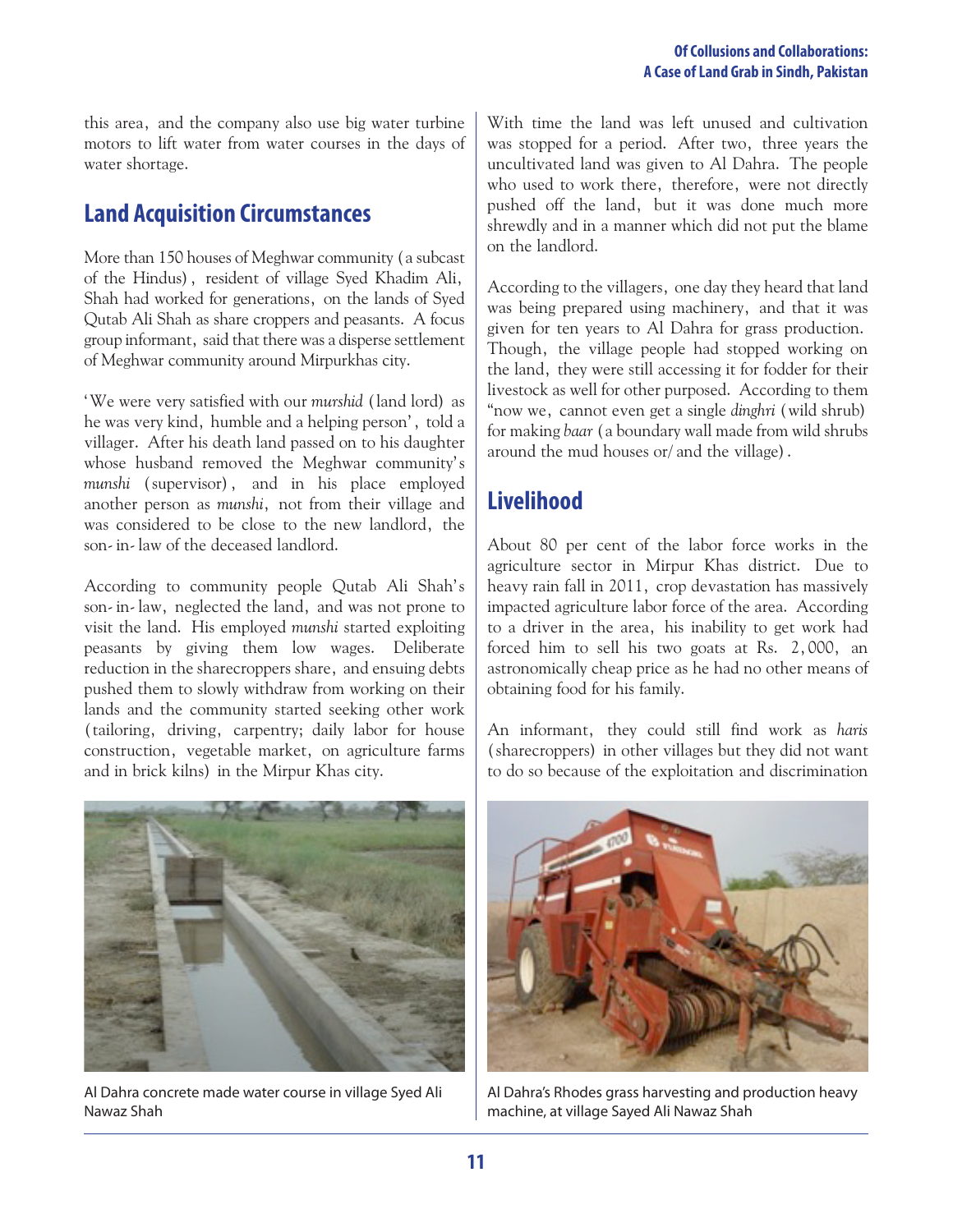

Al Dahra Rhodes prepared grass production in village Syed Khadim Ali Shah

practiced as a norm. 'We have work in the fields from morning to sunset the whole year, and when the crops are harvested we find that after deduction of our debts we return to our homes empty handed. So, open labor in the cities is now suitable for us', said an informant.

Describing daily labor situation, a brick kiln worker told us that there are many other land lords in the area who are relatives of the Syed family but they are employing people on their agriculture lands as daily labor on very minimum wages i.e., for cotton picking, grass picking from cotton fields etc. According to him, we do not have any other choice but to work for them. He added 'even if I demand Rs. 250, it is no use as another person will agree to work for Rs. 200.'

A worker said that his other family members were also working as labor. His livestock had died in the recent rains; they were a source of livelihood for them as they used to give 4- 5 kg of milk which could be sold at a nearby local hotel. This money allowed them to purchase flour. His family members also work during wheat harvesting. If they would harvest one acre of land, they would obtain 4-5 maunds as payment. The same situation was also highlighted by Muslim women focus group. According to a woman at least one male member from every house works and could earn Rs. 300, however, up to Rs. 100 of this wage is consumed in transport fare.

Highlighting miserable conditions, a young boy working as motor mechanic in Mirpur Khas city said, 'how can we save from Rs. 200 to 250, because all of the money goes into household expenditure'. On the other side there are many social requirements like marriage in the community or needs of the children and expenses for funerals, health etc, so they have to sell their livestock for these requirements. This was also mentioned by women focus group that they are rearing their livestock to meet basic requirements. It is important to note that rural population rear live stock just for the fulfillment of basic expenses, as for them their livestock is equivalent to money in the bank. Focus group informants said that they don't have any bank balance as they are daily workers; hence such type of live stock is their only asset.

According to the locals, there are no other job opportunities nor has Al Dahra provided any other livelihood facilities. Initially, for first two months they hired local women for grass cutting on the provision of some biscuits and milk. There is very little work for the locals on the farms maintained by Al Dahra because of almost total automation of the production process.

Most of the community youngsters work in orchards during mango picking season and earn easily 3– 4 thousands in a month. However orchards contracts are also awarded to outsiders who bring orchard labor with them, often these contractors came from Multan in Punjab. A Meghwar community leader said that they were living by helping each other mutually.

 'There was plenty of grass for our live stock in our homes but now we are feeding them from remote areas', said a women informant. Human beings are facing similar conditions 'whenever we have money we eat more and when we earn less we eat less'. We used to have our own *lasi* (milk and water drink made from curd), milk and butter from our livestock. We also use to take out our livestock for grazing but this has also stopped even since the company occupied the land.

Meghwar peasants recalled that  $7 - 8$  years ago they had worked on those lands 'as share cropper in the period of Syed Qutab Ali Shah & Ali Nawaz Shah producing cotton, sugarcane, wheat, chili and vegetables, rearing cows, buffalos and goats with abundance of milk, curd and butter but today all that has vanished'. According to a brick kiln worker "Qutab Ali Shah's son in law's munshis started to reduce the sharecroppers share up to  $\frac{1}{4}$  of the harvested crops; previously there were four to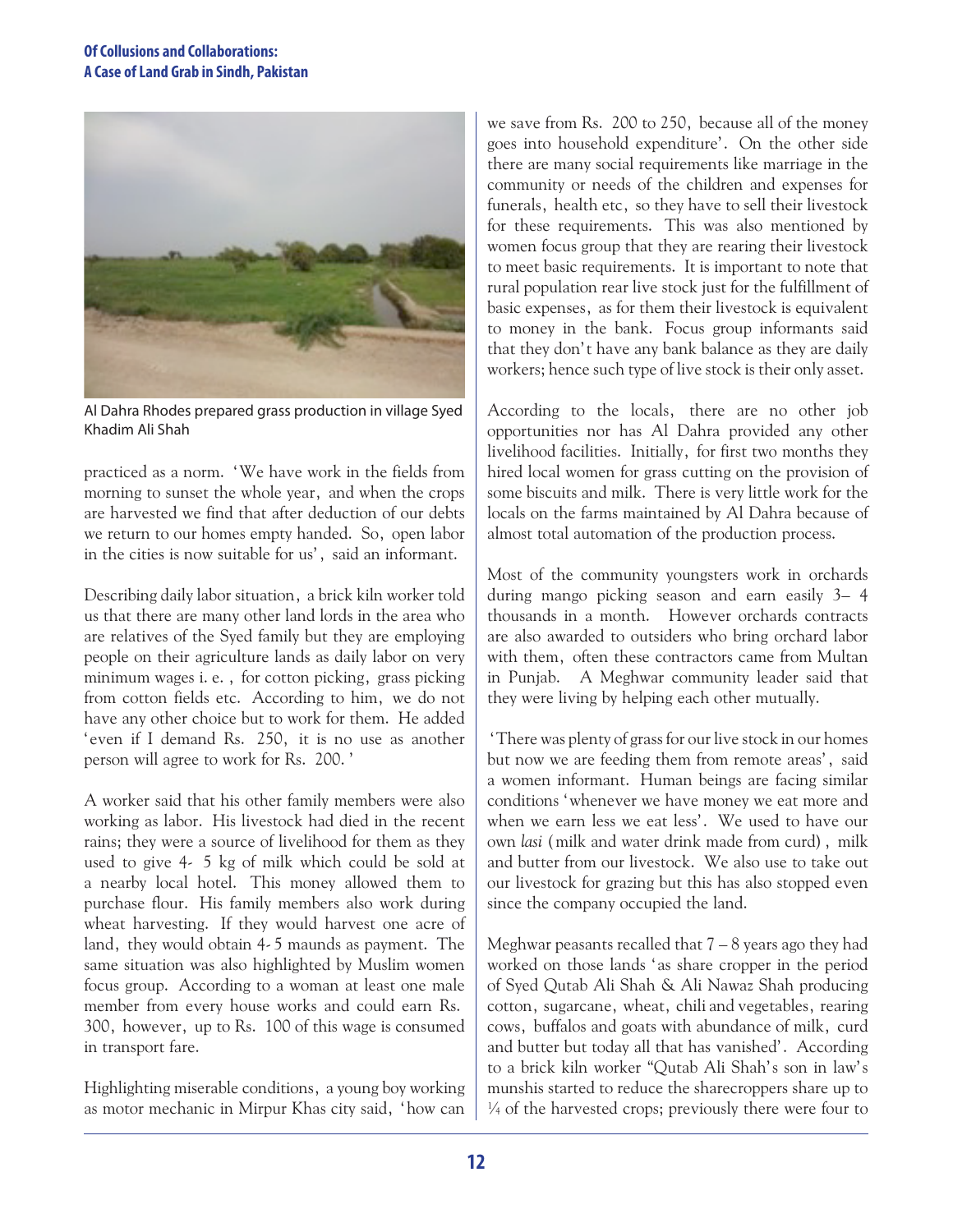

Al Dahra Rhodes Grass production ready bales for shipment in village Sayed Ali Nawaz Shah



New prepared land for production of Al Dahra's Rhodes grass in village Sayed Ali Nawaz Shah

five animals in every home but now we cannot afford animals due to unavailability of grass. Our daily labor earning is up to Rs.  $200 - 250$ , the reason we are living hand to mouth. How can we feed our livestock in this situation?'

According to a woman in focus group, 8 -10 years ago all many crops were cultivated on the lands leased to Al Dahra. However, increasing shortage of irrigation water led to the land going barren and was later leased, to an Arab Company". It was also reported that before Al Dahra's contract, 400-500 acres of land was cultivated but cultivation declined up 100 to 150 acres due to water shortage. Some of the villagers continued

to worked in the fields as *haris* (sharecroppers) and some of them went to Mirpurkhas city for daily labor work and some learnt tailoring work.

Meghwar and Kolhi women worked in cotton fields and for wheat harvesting easily earned 2 and 2 ½ maunds wheat for one acre of wheat harvesting. Ten to 12 maund of wheat used to be stored in every home, enough for 4 -5 months. Usually a family consist 12 members and consumed 3-5 kg flour per day.

According to a worker he was receiving Rs. 6,500 since the last two years. He had five brothers and two sisters, three elder brothers work as tailors in Mirpur Khas city while two younger ones were studying and looking after livestock at home.'

## **Impacts on food security**

Average wheat yield in Sindh is 30 maund per acre, 3200 acres of land can produce 96,000 maunds of wheat, but after land lease to Al Dahra this is not possible. As mentioned before, the area under land grab was used for cultivating wheat, chili, cotton and other crops. Now the communities living in the land grab area purchase vegetables and flour from their daily wages, and the price of flour and vegetables increases periodically. It needs to be mentioned, that while during a focus group discussion, a man from the village came in. He was quite agitated and informed everybody that the price of flour had gone up by four rupees, i. e. from Rs 32 to Rs 36 per kilogram. The same incident again happened while a female member of the team was talking to some women, a person came in and reported the increase in flour prices.

The team noticed that the news was almost like an electric shock for the villagers. This is no wonder. If the average earning for one person is Rs 6,500, and on average only one person is able to find work in the city this would be a tremendous increase in wheat price. At least three to four kilograms of flour is consumed daily by a family of 6-7 in the rural environment. (Generally, they have another food item but in meager quantity (such as a gravy-based dish or potatoes) and hence hunger is basically staved off with eating more roti than other healthier helpings of vegetables. Meat of course is almost unheard of in villages, especially in Sindh.)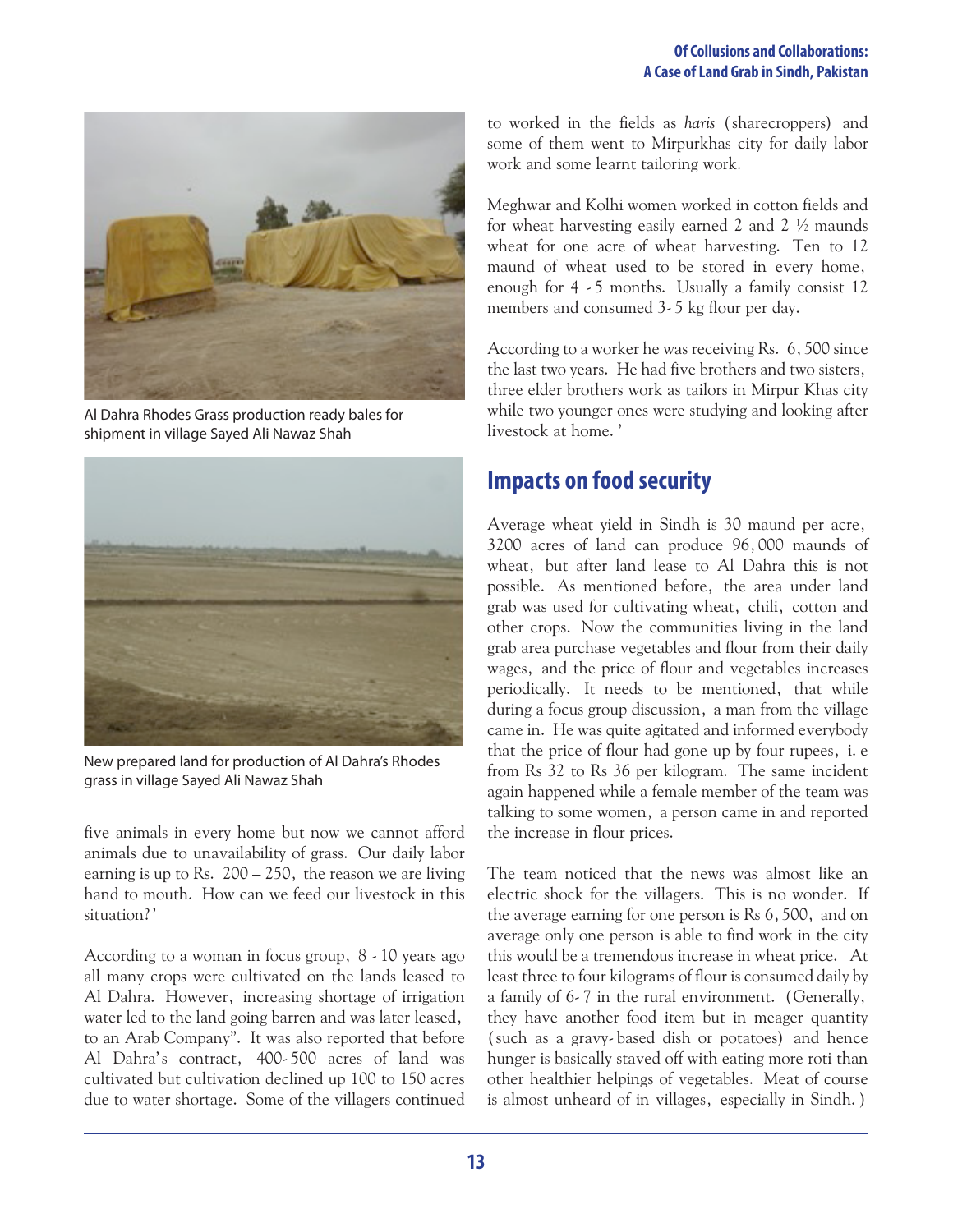

Al Dahra Rhodes grass field in village Syed Ali Nawaz Shah

So on the average they would spend Rs 100-130 daily only forpurchasing flour. If the price would have gone up by Rs 4, the average increase in cost would be about Rs 480 per month. If the total house holds income is Rs 6,500 then such an increase in the price of wheat is almost tragic. This was also gauged by the responses from the people. On being asked how they managed, a person responded that if they had been able to get work on that day, they would bring home five kilogram of flour, otherwise make do with two kilograms. Another woman had remarked, "if there is food available we eat, otherwise make do without; what else can we do?"

These marginalized communities have to hard work just for their daily survival. During wheat cultivation season people have to go to other land lords' land for wheat harvesting and get three maunds for harvesting one acre of land. It is indeed ironic that rural population are primarily responsible for the country's food production but they cannot feed their families: certainly a boon of imperialist agro-chemical p policies.

A focus group of woman yielded the information that they have reduced their livestock due to scarcity of grass in the area. Women in the focus group mentioned that previously they would keep half the milk from their animals for household consumption and sell half in the market to earn some money for other household expenses. But this situation has stopped after the land grab. According to a woman, her son had tried to cut the grass being grown on the Al Dahra leased land. They put her son in the police lock up and it became very difficult to get him released. After that, the villagers have reduced their livestock and ensure that they do not access grass from there. As the woman put it "her children were dearer to her than the livestock and naturally under the circumstances they have to protect their children."

#### **Impacts on water**

People living at the tail end areas face immense water shortage because of massive water theft by Al Dahra land in the front areas of the water channel. There is water shortage on adjacent lands also. A focus group informant said that due to water shortage, 3- 4 hundred acres of land of Choudhry family has also become barren and they have to survive on jobs at the poultry farms in the city.

Al Dahra has installed a heavy water sucking machine which sucks water from the water channels creating water shortage in adjacent lands. A woman said that



Heavy water lifter pumping machine of Al Dahra in village Sayed Khadim Ali Shah



Al Dahra concrete ater course in village Sayed Ali N vaz Shah





New water channel sanctioned from Irrigation Department of Sindh for Al Dahra Grass fields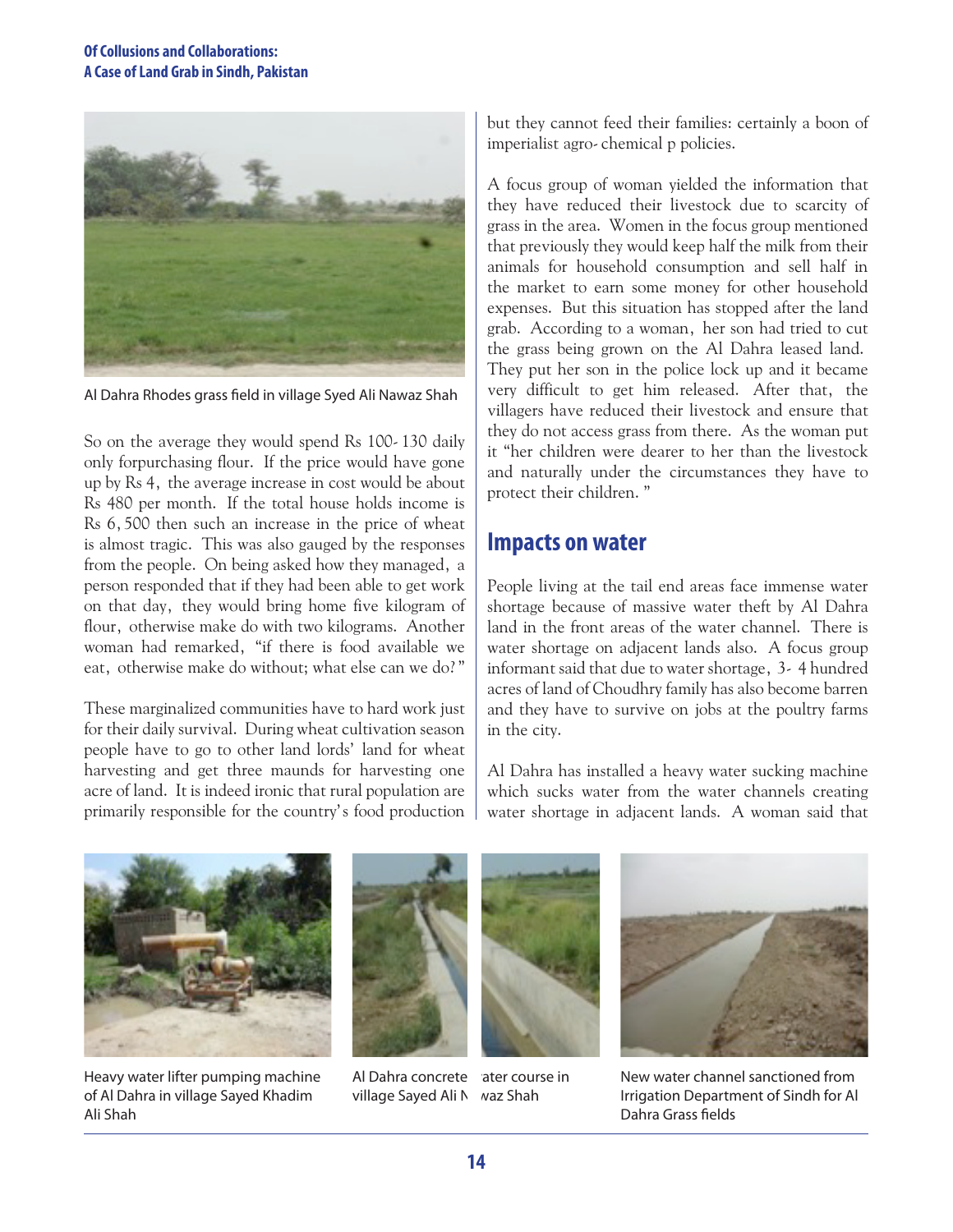due to water shortage in the area grass production in adjacent lands is also declining. The irrigation authorities release some water after 15 days.

As has been reported before an additional government water channel has been added in the past year. No doubt the diversion of government resources toward Al Dahra operations are due to the Sindh Agricultural Minister's bureaucratic power. It is the same power which is keeping not only the villagers quite but also other smaller land holding families.

## **Rural development**

During the research team's visit to area vast land was being used for Rhodes grass was grown in four villages namely Syed Ali Nawaz Shah, Khaskhaili, Jumoo Machi and Syed Khadim Ali Shah.

Village Sayed Ali Nawaz Shah consisted of more than 200 houses of Meghwar and Kolhi community (Hindu sub-castes). Houses were made up of mud and straws, many of them were built with bricks and concrete material but had poor drainage, health, and education facilities. A small school constructed by an NGO was seen in the village.

Village Sayed Khadim Ali Shah is on the main road connecting Mirpurkhas city. It is divided by a water course – called water course15. Meghwar community is on the left of the water course, on the right there are houses that belong to Syed land lords and Kumbhar community, and at the back of the village there are about 30 – 40 houses of Bheel community. In this village a girl's middle school, an animal hospital,

boy's middle school and a basic health unit was also constructed but not functioning.

After the heavy rainfall 2011and resulting damage and destructionin Mirpur Khas different NGOs like ACTED, Save the Children, UNISEF and World Food Program started relief and rehabilitation work and provided temporary shelters, pit latrines, flour and food, hand pumps and huts. A local person informed that ACTED Pakistan has provided RS. 2100 for the construction of hut and some construction material like (bamboos, *patar* straw roof and plastic). A person enthusiastically said: 'we received 12 kg wheat flour three times due to influence of Syed Ali Nawaz Shah'.

In fear of displacement a woman from focus group said that 'we cannot dare speak for our rights, suppose if we ask them and they pull out us from our homes where do we poor people go? She said, we do not have enough to settle in city or get any home on rent. The contrast in the homes of the villagers and that of the Minister needs no comparison.

Livestock and houses of Meghwar communities, material of new constructed house is donated by an NGO, as communities houses were destroyed during heavy rains and floods in 2011

## **Displacement**

An informant in focus group disclosed that many families have migrated to Tando Adam, Tando Allah Yar Samaro and Dighri cities in search of livelihood. 'We also feared to lose our homes; it may be possible



Livestock and houses of Meghwar communities, material of new constructed house is donated by an NGO, as communities houses were destroyed during heavy rains and floods in 2011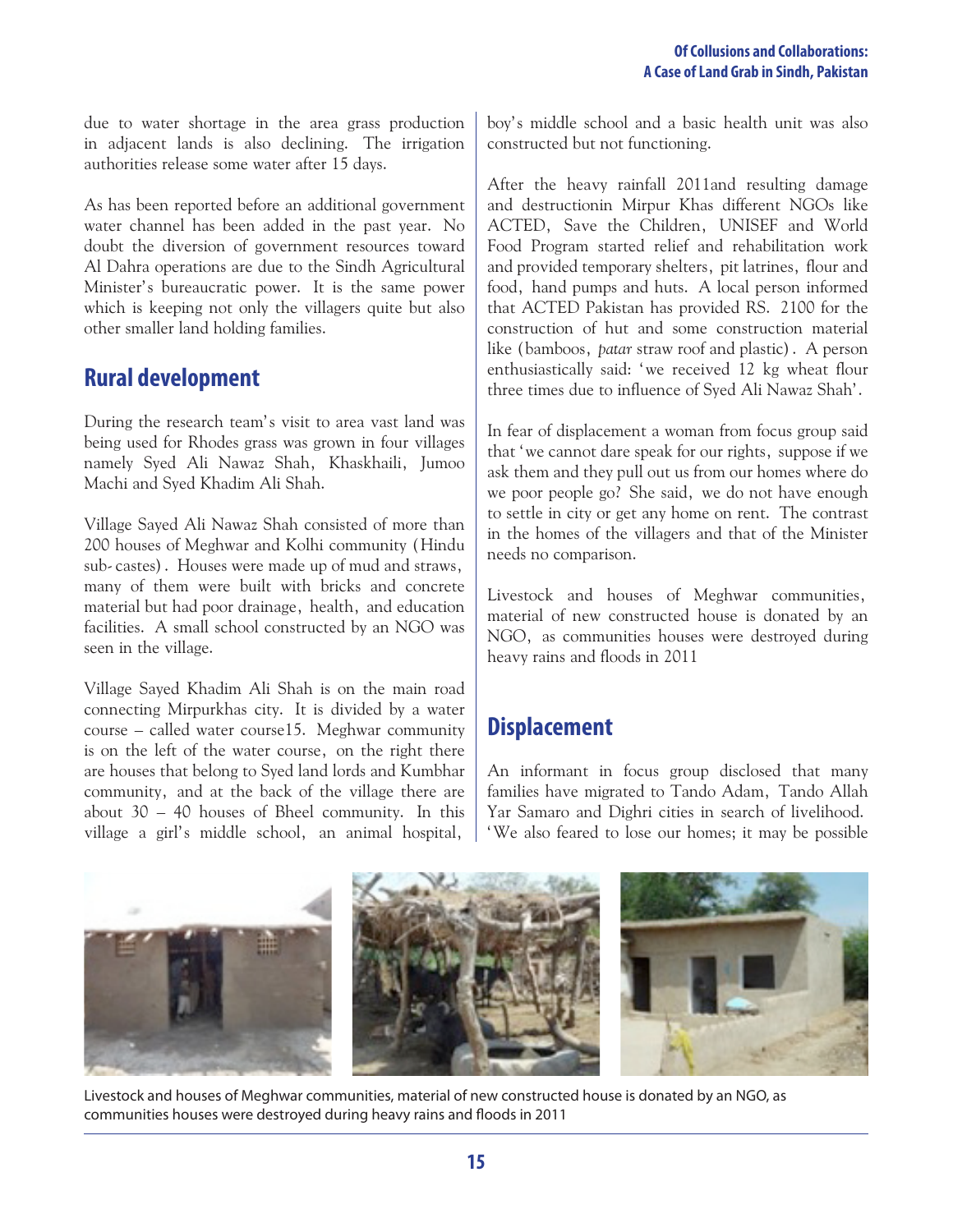that our village land could be confiscated by those land lords than we could not do anything. The land lords can do that for the greed of money'.

Citing example of landlessness, a villager said that there was a village of our Meghwar community on the opposite side of the road beside the Laghari Petrol Pump station which has been evacuated forcefully as the land has been marked for residential development. A villager reported that 100 – 150 families of Meghwar and Kolhi communities have shifted after the land was leased to Al Dahra. Another person mentioned that some of their members were moved to another community in the vicinity as the land on which they had their homes was given to Al Dahra.

### **Impacts on women**

Women usually went for cotton picking and also work in the fields. They were especially for harvesting of a number of crops including chilis, brinjal, onions as well as other work. A focus group woman said that they earn only Rs. 100 for onion sowing and Rs. 200 for working in cotton fields from 7-8 am to 5 pm. However, they got Rs. 250 per maund for cotton picking but were hardly able to pick 10 to 20 kg per day. They were able to earn get Rs. 70 for a complete process of onion harvesting, cutting off the leaves on the top of the onions and than putting the onions in a bag of 100 kilogram.

In another focus group a woman narrated a story of exploitation of Syed family. She said once community



land by Al Dahra in village Sayed Ali Nawaz Shah

women ploughed chilies in the fields of Syed Ali Nawaz Shah for three days but they were not paid for their wages. All of those women workers work in the fields of Syed Khadim Ali Shah, Qutab Ali Shah and other adjacent lands in the past; however now there was no work. A Muslim woman o narrated the story of past exploitations by *munshis*; according to her, women who were from sharecroppers families were not paid cotton picking wages. The *munshi* would deduct their cotton picking wage labor against expenses incurred for procuring fertilizers and pesticides.

One of the woman said that there are more than 10 family members dependent on just one working family member. However, now they after land had been leased to Al Dahra, they found that they were unable to find work as cotton pickers. According to them, the Kohli women were going to fields which were away from their village. But the Muslim women had no contacts such that they could also avail cotton picking opportunities. Kohlis were able to find work and they even had transport coming to pick them up but the Muslim women did not know how to go about finding similar work. Therefore, they felt their household circumstance was very difficult as they were totally dependent on their male workers.

They felt that they could not complain to anybody. When the Minister came, there would be many people with him and he was not willing to meet with the villagers. According to another woman,'whom can we complain, daughter of Qutab Ali Shah is living in Karachi who never comes here'.

### **Impact on environment**

There was massive use of fertilizers to produce grass on land leased by Al Dahra. According to the workers, on the average four bags of urea were used per acre in a month and about 12,800 bags of urea were used on 3,200 acres per season. Locals were, however, unaware of environmental impacts of fertilizer use. There was no use of pesticides.

## **Resistance**

Speaking of resistance a motor mechanic responded 'how can we resist against land given to Al Dahra as Destroyed houses of Kolhi communities from the leased<br>and by Al Dahra in village Saved Ali Nawaz Shah bure community people stopped working on lands 2 –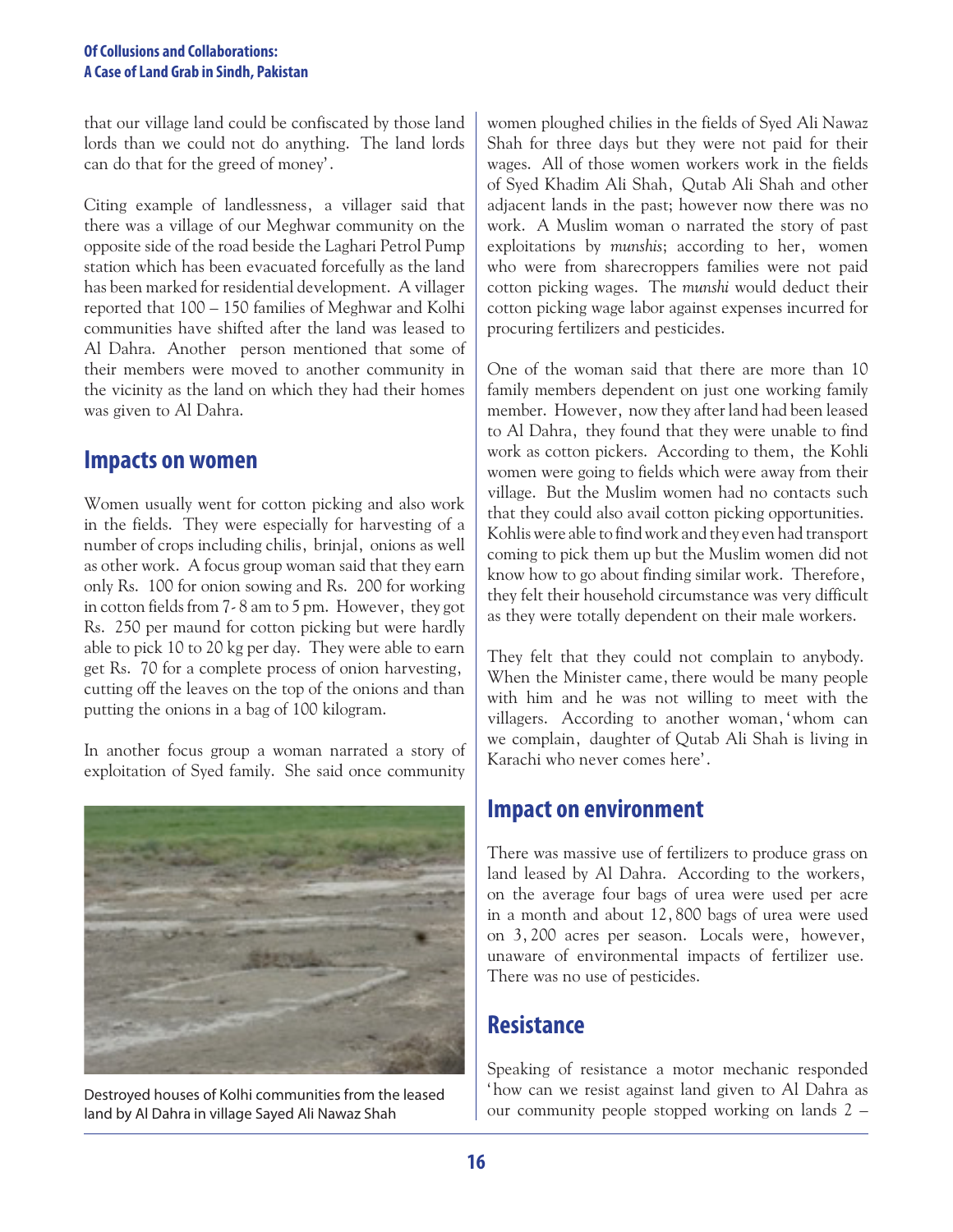3 years before the coming of Al Dahra'. Suppose, if we put our objection to the landlord Syed Ali Nawaz Shah for contracting his land with company; then surely he would ask us 'can you pay the amount of lease which Arabs are paying? 'Honestly speaking, we are very thankful to Syed family for giving us some portion of land for our, homes. Another, goodness is that, nobody can displace us from here, we are living in a safe and secure environment', said an old man during focus group discussion.

Focus group informants have repeatedly emphasized that they were not facing any trouble from their *guardian* Sayed Ali Nawaz Shah . They said whatever work was assigned to them they would comply as was their guardian.

Miseries for minorities are increasing in Sindh especially for Hindu communities. They are highly insecure that is why they have they are in the habit of compromising with their circumstances. Talking about resistance, a laborer said that they could not ask Al Dahra to evacuate the land because they fear displacement. A villager commented that their community votes for Syed Khadim Ali Shah and we have about 250 votes. According to him they will never cast their vote for any other candidate. Again he talked about protection from Sayed Ali Nawaz Shah and his kindness in providing electricity, school, and hospitals.

# **Conclusion**

Neoliberalism in agriculture has brought immense price hike in the cost of production. In addition, there is continous increase in mechanization which is leading to ever increasing loss of livelihood. The elite have been increasing their wealth: and if this wealth is further cemented through feudal power's combining with bureaucratic political power the combination becomes very difficult to be breached by the poor.

The collusion of local political powers and imperialist capitalist class can be seen very clearly from the above case study of land grab in Mirpurkhas, Sindh. That displacement is huge for rural communities even before land grab means that now the situation is precarious and close to severe hunger amongst the very poor. Religious minorities are even more vulnerable. This was often seen during the focus groups. The Muslim communities were willing to speak where as the Hindus were only willing to say good things about their land lord. The extremely high cost of living in urban areas is well known to villagers.

In rural areas at least they do not have to pay rent for residential quarters. Utility and water bills are not a monthly reality. They are well aware that if they 'do take up arms' and organize themselves they and their family members will face certainly face eviction if not being pushed into charges for criminal activity.

It is the fear of the known that stops them from standing up and putting up a resistance against the many atrocities that they face on an hourly basis. The fear of the unknown is also there. Many have no skills which they could employ in a city. Secondly, they know that the cost of living would be beyond their means in an urban environment.

However, there is no doubt that the only means of bringing back dignity to the lives of these marginalized communities is to ensure an organized movement of small and landless farmers.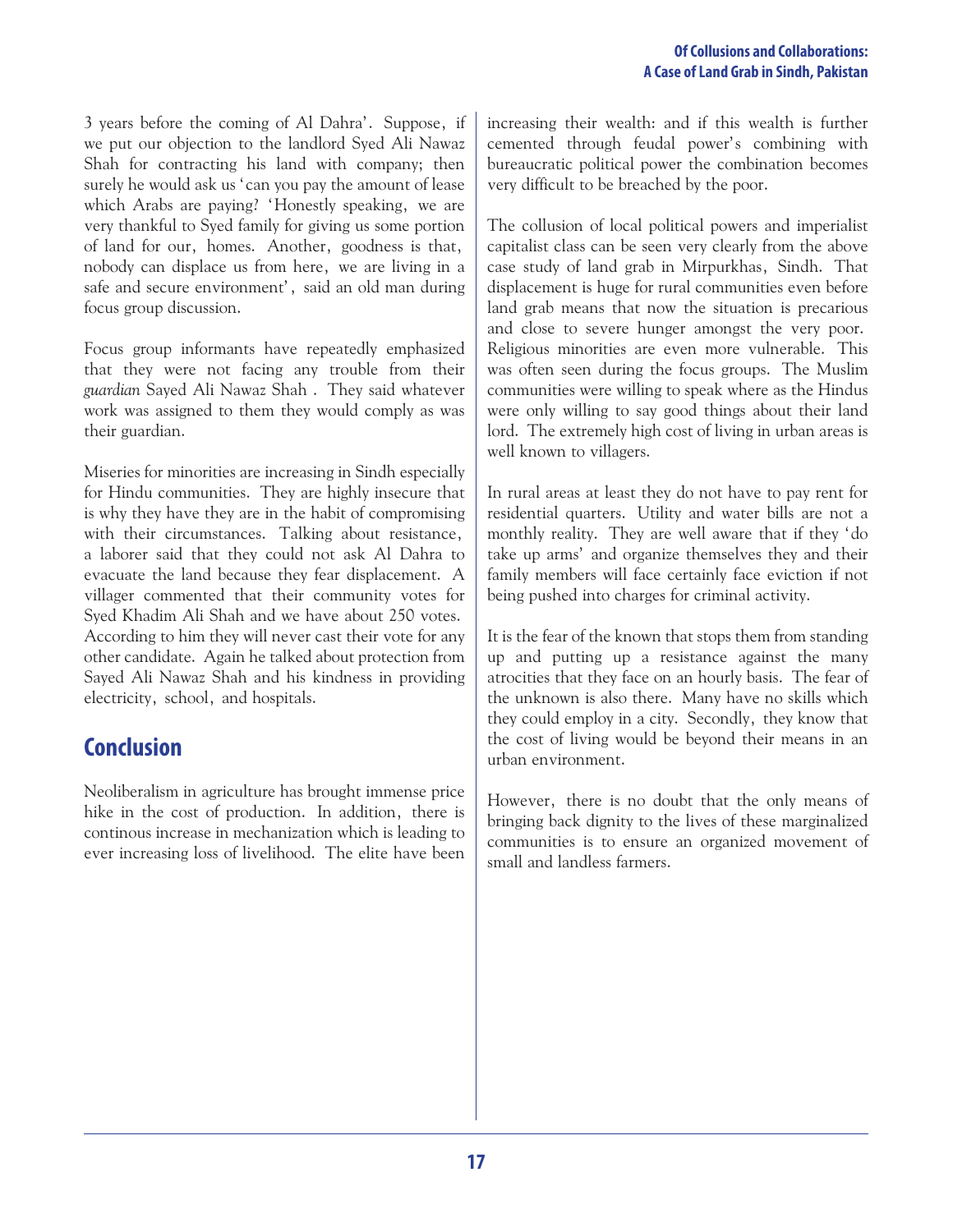# **Annexure I**

#### **Corporate Agriculture Farming (CAF) incentives and policy guidelines**

#### **Investment Policy for Corporate Agriculture Farming**

- 1. Only such local and foreign companies will be entitled to Corporate Agriculture Farming that are incorporated in Pakistan under the Companies Ordinance, 1984.
- 2. There is no upper ceiling limit on land holding for CAF by amending relevant laws. The size of the proposed corporate farm may be left to be determined by the prospective investor.
- 3. Agriculture Income Tax, regime applicable in provinces, on income from agriculture, would be applicable to Corporate Agriculture Farming.
- 4. Tax relief in shape of Initial Depreciation Allowance @ 50 % of machinery cost is allowed to set –off provincial AIT.
- 5. Labor laws may not be presently applicable to Corporate Agriculture Companies. Due to special circumstances of the agriculture sector however appropriate labor laws be developed for this sector within five year.
- 6. Import of agriculture machinery and equipment is exempted from Custom duty and Sales Tax.
- 7. Machinery items for wheat/ grain storage and cool chain are importable at Import duty  $@0$  %.
- 8. Wherever possible, state land may either be sold or leased to the investors for 50 years, extendable for another 49 years. Preference in this respect will be given to cultivatable wastelands, which is otherwise fit for cultivation.
- 9. Transfer of land for CAF will be exempted from duty.
- 10. 100% foreign equity is allowed. ( in the CAF )
- 11.No Government sanction required undertaking CAF except registration with BOI.
- 12.Exemption of the dividends (of CAF companies) from tax.

#### **The areas of Investment for Corporate Agriculture Farming (CAF)**

- 1. Land development/ reclamation of barren land, desert and hilly areas for agriculture purpose and crop farming.
- 2. Reclamation of water Front Areas / Creeks.
- 3. Crops, Fruits, Vegetables, Flower Farming / Integrated Agriculture (cultivation and processing of crops)
- 4. Modernization and Development of irrigation facilities and water management.
- 5. Plantation / Forestry.
- 6. Dairy, small ruminants (sheep, goat) and other livestock farming.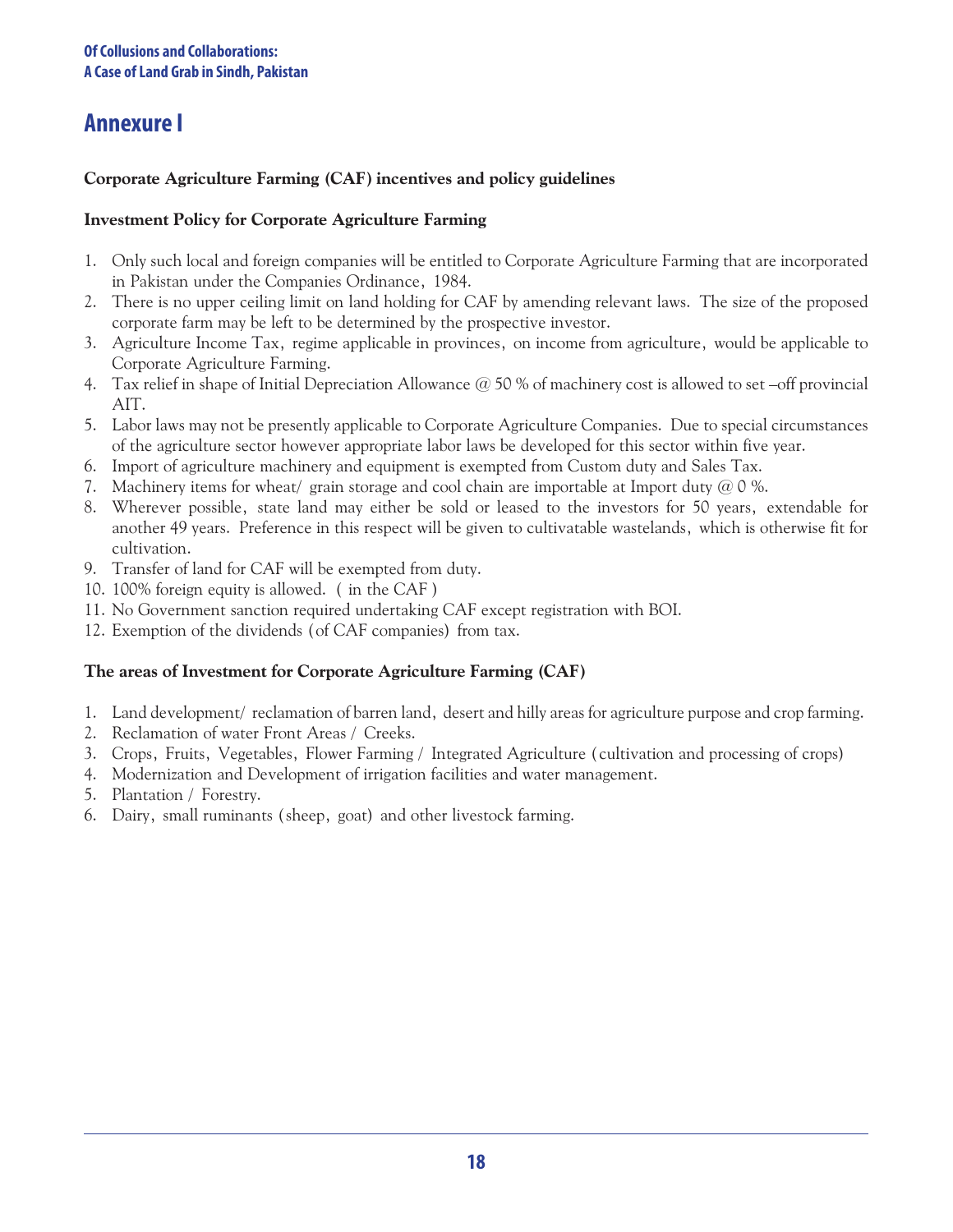# **Annexure II**

#### **Punjab Land Availability Position**

| <b>District</b> | Tehsil       | <b>Revenue Estate</b>  | Area available<br>23 blocks of 500 acres<br>2 blocks of 500 acres |  |
|-----------------|--------------|------------------------|-------------------------------------------------------------------|--|
| Muzaffargarh    | Kot Adu      | Sadiqabad              |                                                                   |  |
| $-dn-$          | $-dn-$       | Azizabad               |                                                                   |  |
| $-do-$          | $-do-$       | Mustafabad             | 2 blocks of 500 acres                                             |  |
| Rajanpur        | Rajanpur     | Asni                   | 2,647 acres<br>$_{1}$<br>ii)<br>$2,080$ acres                     |  |
| $-do-$          | $-do-$       | Patti Kalan Miran Khas | 1,296 acres                                                       |  |
| $-do-$          | $-dn-$       | Rakh Machka Pacca      | 1,036 acres                                                       |  |
| $-do-$          | Rojhan       | Rakh Kotla Hassan      | 504 acres                                                         |  |
| Bahawalpur      | Yazman       | Chak NO. 96/DB         | 500 acres                                                         |  |
| D.G. Khan       | D.G. Khan    | Shadan Lund Chak Ladan | 2,612 acres                                                       |  |
| $-do-$          | $-do-$       | Dalana Patti Tomi      | 2,500 acres                                                       |  |
| $-do-$          | $-do-$       | Dalana Patti Bhuchery  | i)<br>1.412 acres<br>ii)<br>1,212 acres                           |  |
| $-do-$          | $-do-$       | Gazzi                  | 1,812 acres                                                       |  |
| Total: -        | 31,111 acres |                        |                                                                   |  |



Source:http://www.pakboi.gov.pk/pdf/Agriculture%20overview.pdf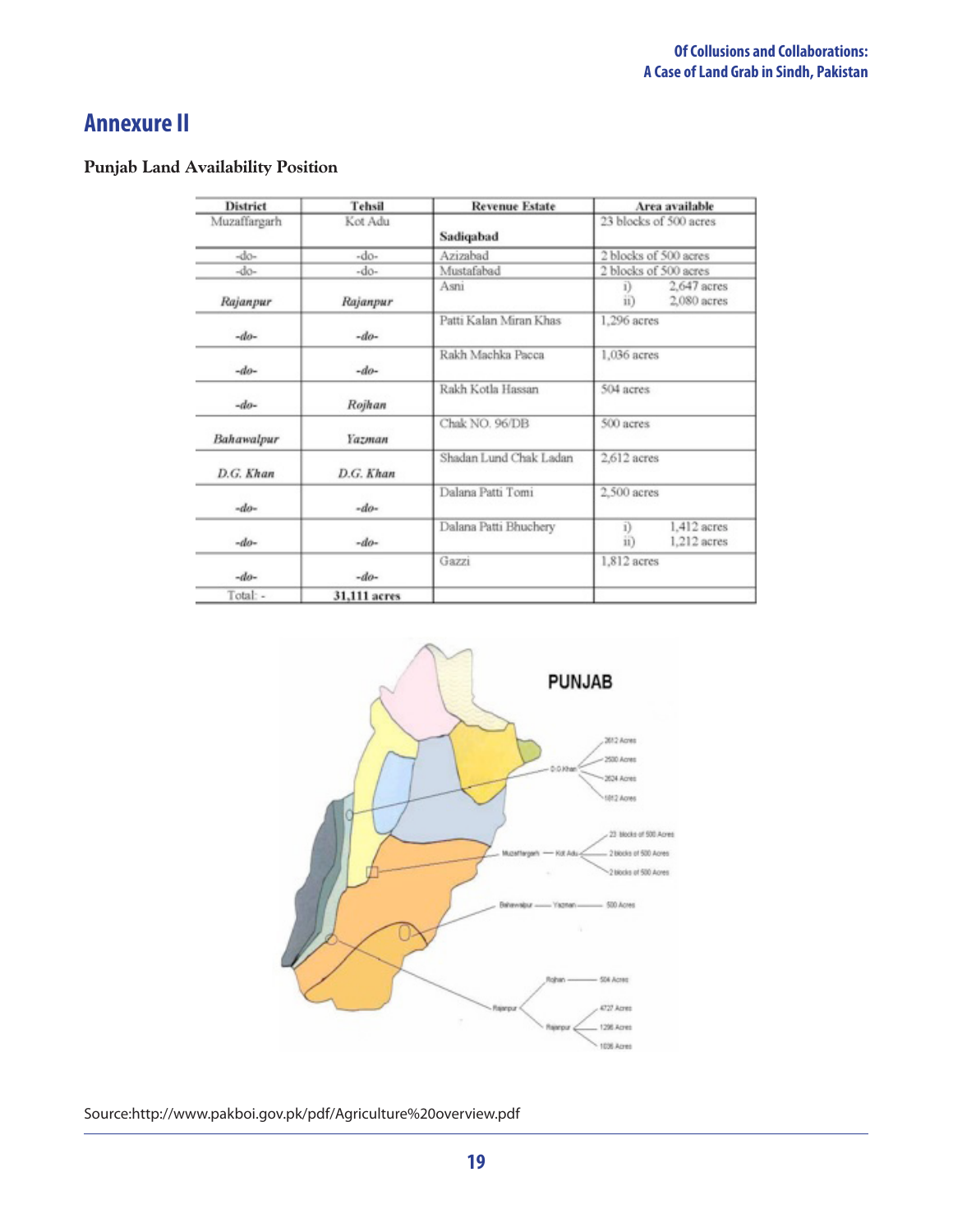# **Annexure III**

#### **Sindh Land Availability Position**

| Area                                      | Location                                                                                                          | Kind<br>$_{\rm of}$<br>land | Availability of water                                                                          | Lease period<br>proposed                                     | Armual lease<br>rate proposed                           |
|-------------------------------------------|-------------------------------------------------------------------------------------------------------------------|-----------------------------|------------------------------------------------------------------------------------------------|--------------------------------------------------------------|---------------------------------------------------------|
|                                           |                                                                                                                   |                             | <b>REVENUE DEPARTMENT</b>                                                                      |                                                              |                                                         |
| 2,000-00<br>acres<br>(Sukkur)<br>Barrage) | Deh Pharyaro Taluka Nara                                                                                          | Cultivable                  | Under ground water is<br>kalarish at 100 ft.<br>depth                                          | 30 years renewable<br>by 20 years more                       | Rs. 1,000/- per<br>acres plus 20%<br>annual increase    |
| 1,584<br>Acres<br>(Kotri<br>Barrage)      | B Nos. 1158 to 1256 Deh<br>Ahmed Rajo No.3 Taluka<br>Shaheed<br>Fazil<br>Rahu.<br>Distt-Badin.                    | Cultivable                  | Under ground water is<br>kalarish                                                              | 30 years renewable<br>by 20 years more                       | Rs.1,000/-<br>per<br>acres plus 20%<br>annual increase. |
| 1,472<br>Acres<br>(Kotri<br>Barrage)      | B.Nos. 2173 to 2218 & 2287<br>to 2332. Deh Ahmed Rajo<br>No. 6 Taluka Shaheed Fazil<br>Rahu Distt, Badin.         | Cultivable                  | Barrage water can be<br>made from<br>Girhari<br>Distry which is at the<br>distance of 5 miles. | 30 years renewable<br>by 20 years more                       | Rs.1,000/-<br>per<br>acres plus 20%<br>annual increase. |
| Total: 3,056-00                           |                                                                                                                   |                             |                                                                                                |                                                              |                                                         |
|                                           |                                                                                                                   |                             | <b>FOREST DEPARTMENT</b>                                                                       |                                                              |                                                         |
| 11,975<br>Acres                           | Matiari<br>Riverine<br>Forest<br>(Distance 25 K.M. from<br>Hyderabad along National<br>Highway near Matiari Town. | Cultivable                  | Water<br>lifting<br>from<br>River<br>through<br>or<br>Tubewells                                | Can be leased out<br>for longer period<br>(To be negotiated) | On agreed rate<br>of joint venture.                     |
| 9,792<br>Acres.                           | Riverine forest situated in<br>distt. Thatta (50 K.M. from<br>Hyderabad and Thatta both).                         | Cultivable                  | Indus<br>Lifting<br>from<br>River or from Sapa<br>Irrigation minor pass.                       | Can be leased out<br>for longer period<br>(To be negotiated) | On agreed rate<br>of joint venture.                     |
| Total: 21,767-00                          |                                                                                                                   |                             |                                                                                                |                                                              |                                                         |
|                                           |                                                                                                                   |                             | <b>AGRICULTURE DEPARTMENT</b>                                                                  |                                                              |                                                         |
| 3,018<br>Acres                            | Farm at Lodhhra in Distt.<br>Shikarpur                                                                            | Daltivable                  | Water is available                                                                             | Permanent<br>joint<br>venture                                | 1,00,000<br>per<br>acres (Cost)                         |



Sourcehttp://www.pakboi.gov.pk/pdf/Agriculture%20overview.pdf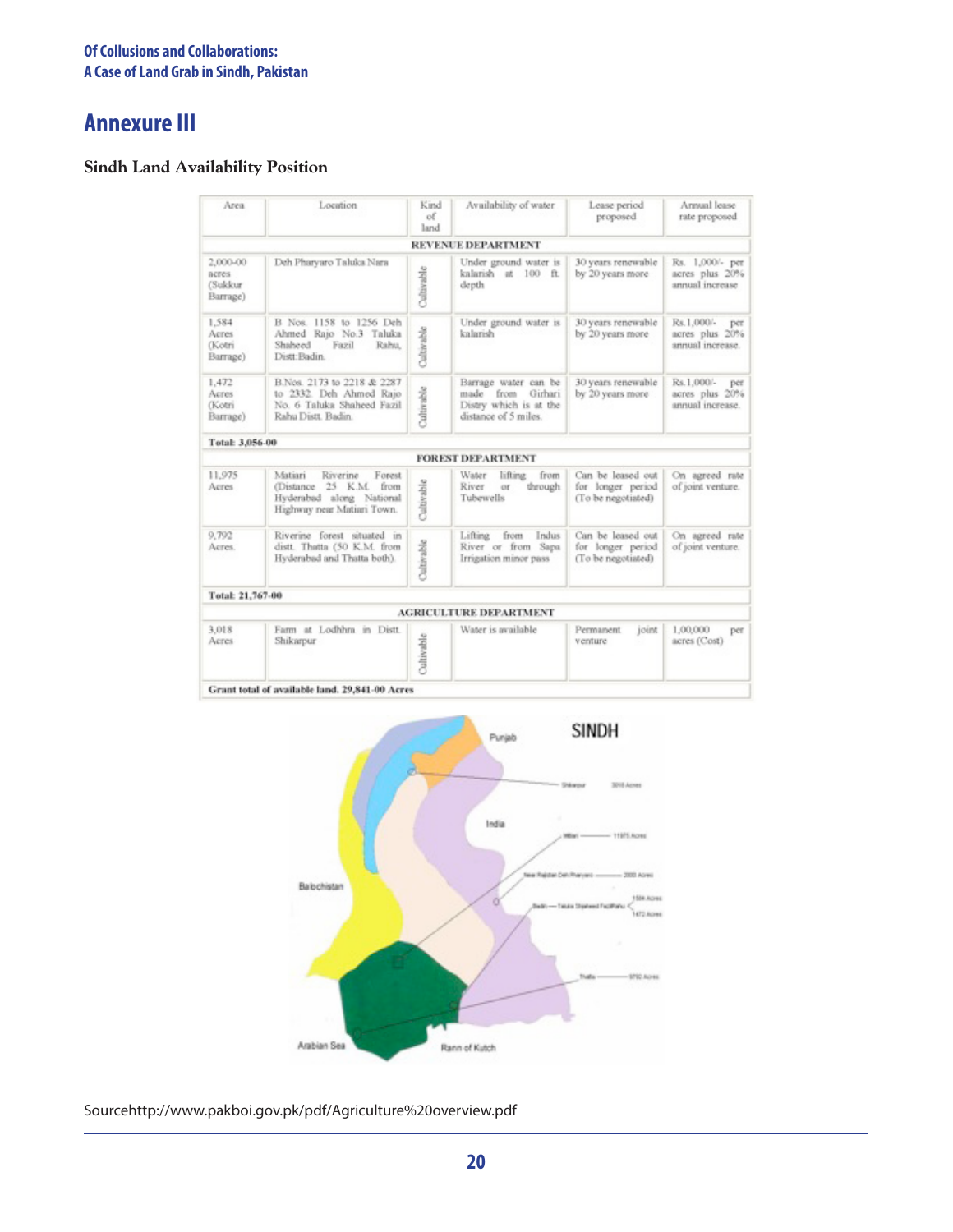# **Annexure IV**

| S, H | <b>Name of Seed</b><br>Farm                       | Location                | <b>Total Area</b><br>(Acres) | <b>Cultivated area</b><br>(acres) |
|------|---------------------------------------------------|-------------------------|------------------------------|-----------------------------------|
| 1.   | Govt. Seed Farm, Rakh<br>Manghan                  | D.I. Khan               | 884                          | 673                               |
| 2.   | Govt. Seed Farm, Rakh<br>Zandani                  | D.I. Khan               | 1,133                        | 757                               |
| 3.   | Govt. Seed Farm, Ratta<br>Kulachi                 | D.L Khan                | 500                          | 450                               |
| 4.   | Govt. Seed Farm, Rakh Band<br>Kural               | D.I. Khan               | 994                          | 500                               |
| 5.   | Govt. Seed Farm, Nar Hafiz<br>Abad, Serai Naurang | Barmu                   | 62                           | 60                                |
| 6.   | Govt. Barani Farm                                 | Hangu                   | 47                           | 40                                |
| 7.   | Govt. Seed Farm, Bahadur<br>Khel                  | Karak                   | 84                           | 56                                |
| 8.   | Govt. Seed Farm, Jamra                            | Takht Bhai,<br>Mardan   | 120                          | 77                                |
| 9.   | Govt. Sugarcane<br>Multiplication Farm            | Harichand.<br>Charsadda | 75                           | 65                                |
| 10.  | Govt. Seed-Cum<br>Demonstration Farm              | Haripur                 | 50                           | Under<br>Development              |
|      |                                                   | Total:                  | 3,949                        | 2,678                             |

#### **North West Frontier Province Land Availability Position**



Sourcehttp://www.pakboi.gov.pk/pdf/Agriculture%20overview.pdf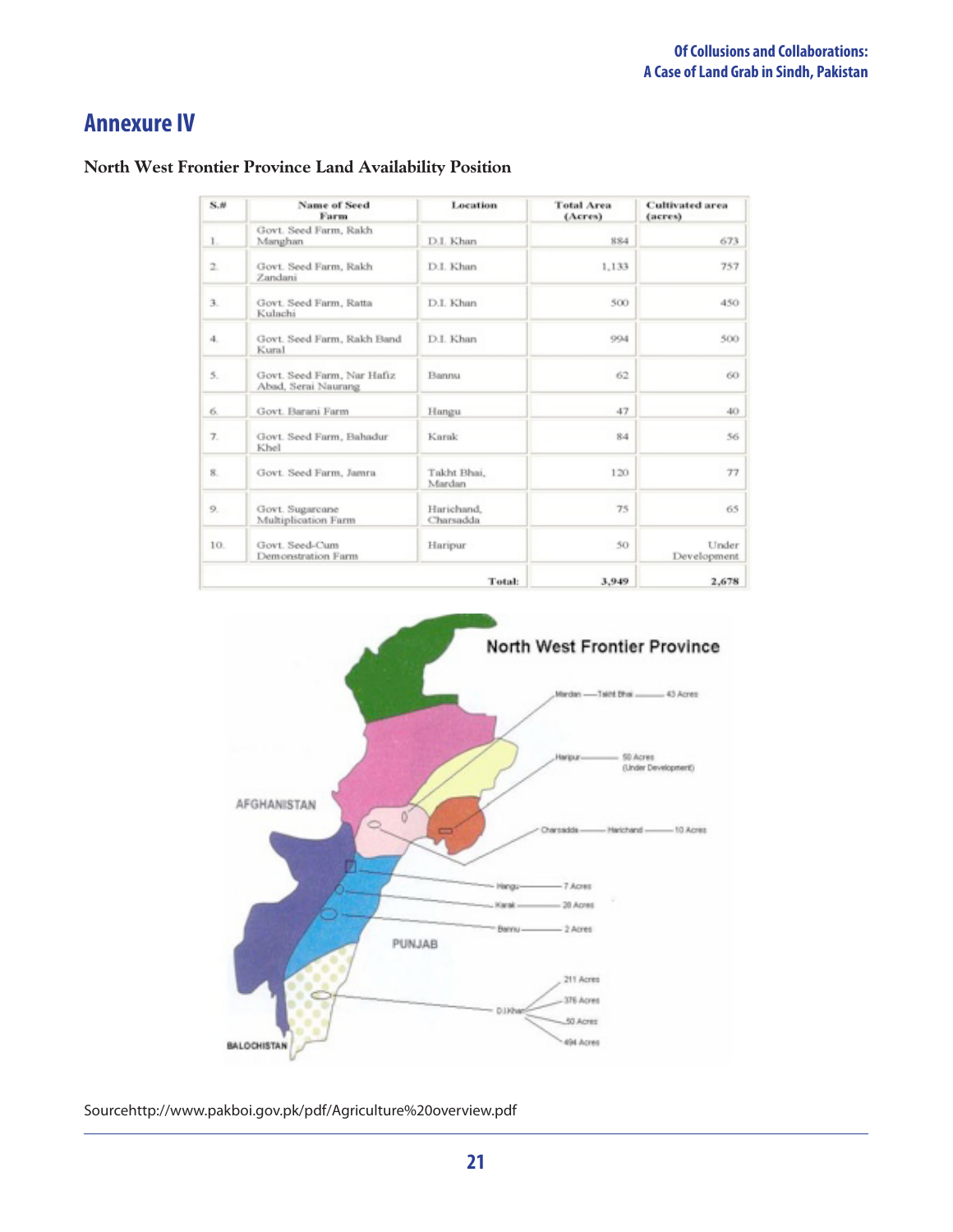# **Annexure V**

**Balochistan Land Availability Position**

| Tehsil pasm   | Recreation Centers, Establishment of IT Parks. |  |
|---------------|------------------------------------------------|--|
| Tehsil Ormara | Industrial Estates, Fisheries Development.     |  |

Agriculture farms in Balochistan for Public Private Partnership

| S.No  | Name of Farm                                                                  | Area in Acres | <b>Location, District</b>   |
|-------|-------------------------------------------------------------------------------|---------------|-----------------------------|
| $1$ . | A.D.I                                                                         | 1.185         | Khanpur, Naseerabad         |
| 2.    | <b>Seed Farm Gidder</b>                                                       | 1.469         | Surab, Kalat                |
| 3.    | <b>Seed Farm Gidder</b>                                                       | 3.519         | Gadahwa, Jhal Magsi         |
| 4.    | <b>Coconut farm</b>                                                           | 200           | Uthal, Lasbela              |
| 5.    | <b>Seed Farm</b>                                                              | 273           | Usta Mohammad, Naseerabad   |
| 6.    | Katvi Farm                                                                    | 400           | Katvi, Lorali               |
| 7.    | <b>Sariab Farm</b>                                                            | 280           | Mastung, Mastung            |
| 8.    | <b>Model Farm</b>                                                             | 480           | Gulu Shehar, Sibi           |
| 9.    | Kalu Killa Farm                                                               | 200           | Kalu Killa, Killa Siafullah |
| 10.   | Sub<br><b>Agriculture</b><br>Research<br><b>Station</b>                       | 400           | Turbat, Turbat              |
| 11.   | <b>Agriculture Research Fruit</b><br><b>Experiment Station Wayaro</b><br>Farm | 166           | Wayaro, Lasbella            |



Sourcehttp://www.pakboi.gov.pk/pdf/Agriculture%20overview.pdf